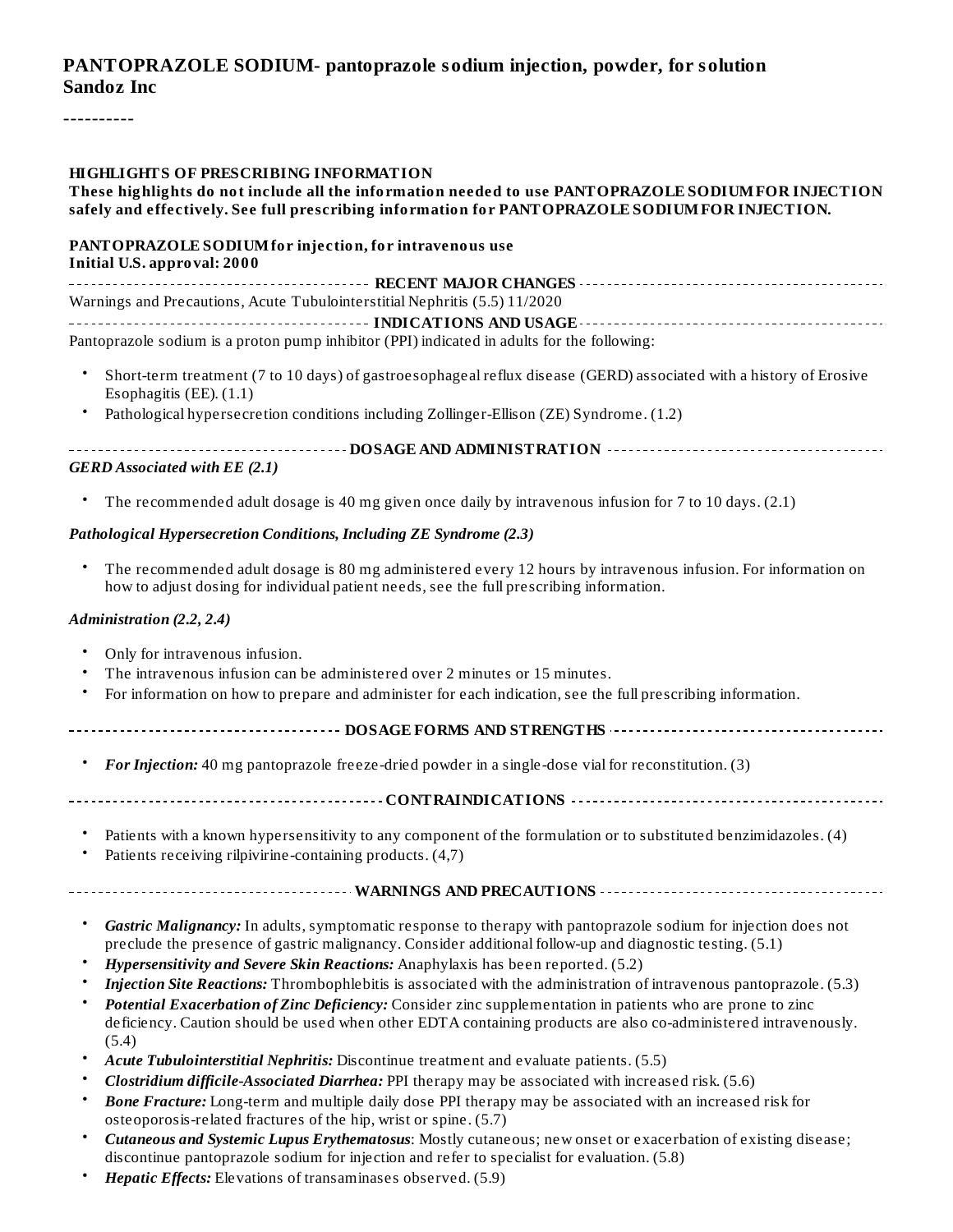- *Hypomagnesemia:* Reported rarely with prolonged treatment with PPIs. (5.10)
- *Fundic Gland Polyps:* Risk increases with long-term use, especially beyond one year. Use the shortest duration of therapy. (5.11)

#### **Revised: 12/2020**

#### **FULL PRESCRIBING INFORMATION: CONTENTS\***

#### **1 INDICATIONS AND USAGE**

1.1 Gastroesophageal Reflux Disease Associated with a History of Erosive Esophagitis

1.2 Pathological Hypersecretion Including Zollinger-Ellison Syndrome

#### **2 DOSAGE AND ADMINISTRATION**

2.1 Dosage for Gastroesophageal Reflux Disease Associated With a History of Erosive Esophagitis

2.2 Preparation and Administration Instructions for Gastroesophageal Reflux Disease Associated With a History of Erosive Esophagitis

2.3 Dosage for Pathological Hypersecretion Including Zollinger-Ellison Syndrome

2.4 Preparation and Administration Instructions for Pathological Hypersecretion Including Zollinger-Ellison Syndrome

2.5 Compatibility Information

#### **3 DOSAGE FORMS AND STRENGTHS**

#### **4 CONTRAINDICATIONS**

#### **5 WARNINGS AND PRECAUTIONS**

- 5.1 Presence of Gastric Malignancy
- 5.2 Hypersensitivity and Severe Skin Reactions
- 5.3 Injection Site Reactions
- 5.4 Potential for Exacerbation of Zinc Deficiency
- 5.5 Acute Tubulointerstitial Nephritis
- 5.6 *Clostridium difficile-*Associated Diarrhea
- 5.7 Bone Fracture
- 5.8 Cutaneous and Systemic Lupus Erythematosus
- 5.9 Hepatic Effects
- 5.10 Hypomagnesemia
- 5.11 Fundic Gland Polyps
- 5.12 Interference with Investigations for Neuroendocrine Tumors
- 5.13 Interference with Urine Screen for THC

5.14 Concomitant Use of Pantoprazole Sodium for Injection with Methotrexate

#### **6 ADVERSE REACTIONS**

- 6.1 Clinical Trials Experience
- 6.2 Postmarketing Experience

#### **7 DRUG INTERACTIONS**

#### **8 USE IN SPECIFIC POPULATIONS**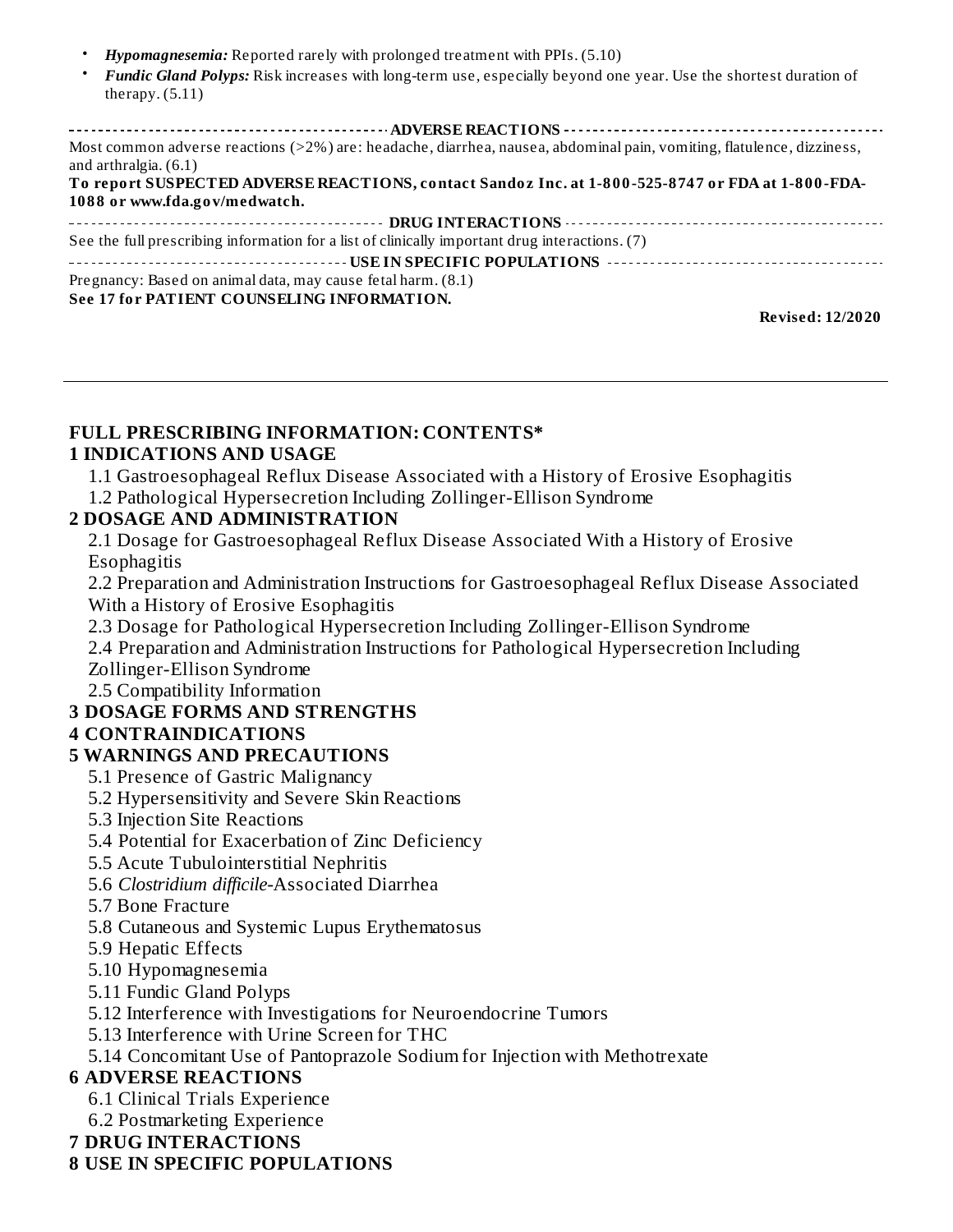8.1 Pregnancy 8.2 Lactation 8.4 Pediatric Use 8.5 Geriatric Use **10 OVERDOSAGE 11 DESCRIPTION 12 CLINICAL PHARMACOLOGY** 12.1 Mechanism of Action 12.2 Pharmacodynamics 12.3 Pharmacokinetics 12.5 Pharmacogenomics **13 NONCLINICAL TOXICOLOGY** 13.1 Carcinogenesis, Mutagenesis, Impairment of Fertility **14 CLINICAL STUDIES** 14.1 Gastroesophageal Reflux Disease (GERD) Associated with a History of Erosive Esophagitis 14.2 Pathological Hypersecretion Associated with Zollinger-Ellison Syndrome **16 HOW SUPPLIED/STORAGE AND HANDLING 17 PATIENT COUNSELING INFORMATION**

\* Sections or subsections omitted from the full prescribing information are not listed.

#### **FULL PRESCRIBING INFORMATION**

#### **1 INDICATIONS AND USAGE**

#### **1.1 Gastroesophageal Reflux Dis eas e Associated with a History of Erosive Esophagitis**

Pantoprazole sodium for injection is indicated for short-term treatment (7 to 10 days) of adult patients with gastroesophageal reflux disease (GERD) and a history of erosive esophagitis (EE).

Safety and efficacy of pantoprazole sodium for injection as a treatment of patients with GERD and a history of EE for more than 10 days have not been demonstrated.

#### **1.2 Pathological Hypers ecretion Including Zollinger-Ellison Syndrome**

Pantoprazole sodium for injection is indicated for the treatment of pathological hypersecretory conditions including Zollinger-Ellison (ZE) Syndrome in adults.

#### **2 DOSAGE AND ADMINISTRATION**

#### **2.1 Dosage for Gastroesophageal Reflux Dis eas e Associated With a History of Erosive Esophagitis**

The recommended adult dosage of pantoprazole sodium for injection is 40 mg given once daily by intravenous infusion for 7 to 10 days.

Discontinue treatment with pantoprazole sodium for injection as soon as the patient is able to receive treatment with pantoprazole delayed-release tablets or oral suspension.

Data on the safe and effective dosing for conditions other than those described *[see Indications and Usage (1)]* such as life-threatening upper gastrointestinal bleeds, are not available. Pantoprazole sodium for injection 40 mg once daily does not raise gastric pH to levels sufficient to contribute to the treatment of such life-threatening conditions.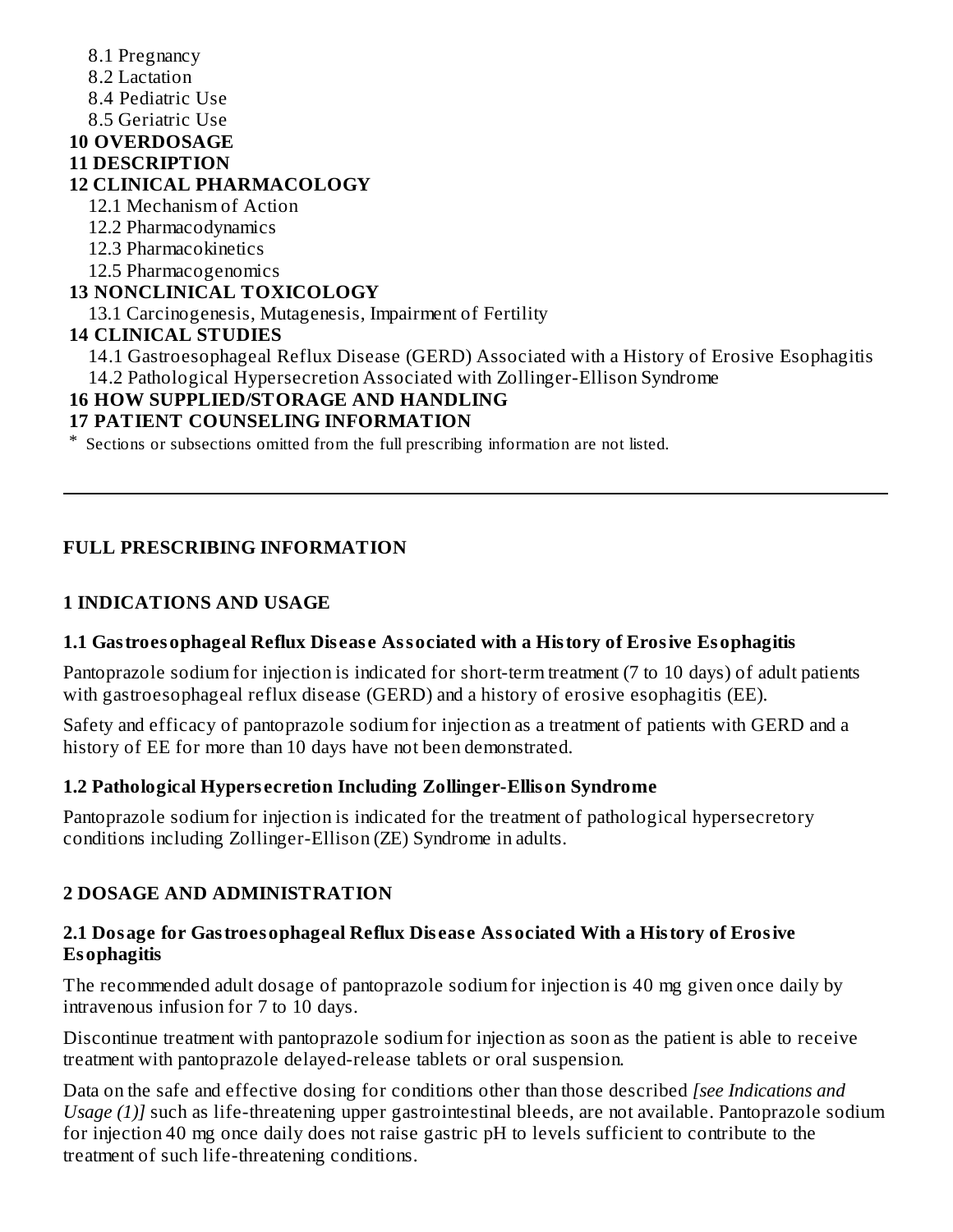#### **2.2 Preparation and Administration Instructions for Gastroesophageal Reflux Dis eas e Associated With a History of Erosive Esophagitis**

Only for intravenous infusion; other parenteral routes of administration are not recommended.

## *Fifteen Minute Infusion*

1. Reconstitute pantoprazole sodium for injection with 10 mL of 0.9% Sodium Chloride Injection, USP.

2. Further dilute with 100 mL of 5% Dextrose Injection, USP, 0.9% Sodium Chloride Injection, USP, or Lactated Ringer's Injection, USP, to a final concentration of approximately 0.4 mg/mL.

3. Inspect the diluted pantoprazole sodium for injection solution visually for particular matter and discoloration prior to and during administration.

4. Administer intravenously over a period of approximately 15 minutes at a rate of approximately 7 mL/min.

#### *Storage*

The reconstituted solution may be stored for up to 6 hours at room temperature prior to further dilution. The admixed solution may be stored at room temperature and must be used within 24 hours from the time of initial reconstitution. Both the reconstituted solution and the admixed solution do not need to be protected from light.

Do not freeze the reconstituted solution.

#### *Two Minute Infusion*

1. Reconstitute pantoprazole sodium for injection with 10 mL of 0.9% Sodium Chloride Injection, USP, to a final concentration of approximately 4 mg/mL.

2. Inspect the diluted pantoprazole sodium for injection solution visually for particular matter and discoloration prior to and during administration.

3. Administer intravenously over a period of at least 2 minutes.

## *Storage*

The reconstituted solution may be stored for up to 24 hours at room temperature prior to intravenous infusion and does not need to be protected from light.

Do not freeze the reconstituted solution.

## **2.3 Dosage for Pathological Hypers ecretion Including Zollinger-Ellison Syndrome**

The recommended adult dosage of pantoprazole sodium for injection is 80 mg intravenously every 12 hours. The frequency of dosing can be adjusted to individual patient needs based on acid output measurements. In those patients who need a higher dosage, 80 mg intravenously every 8 hours is expected to maintain acid output below 10 mEq/h. Daily doses higher than 240 mg or administered for more than 6 days have not been studied *[see Clinical Studies (14)]*. Transition from oral to intravenous and from intravenous to oral formulations of gastric acid inhibitors should be performed in such a manner to ensure continuity of effect of suppression of acid secretion. Patients with ZE Syndrome may be vulnerable to serious clinical complications of increased acid production even after a short period of loss of effective inhibition.

#### **2.4 Preparation and Administration Instructions for Pathological Hypers ecretion Including Zollinger-Ellison Syndrome**

Only for intravenous infusion; other parenteral routes of administration are not recommended.

## *Fifteen Minute Infusion*

1. Reconstitute each vial of pantoprazole sodium for injection with 10 mL of 0.9% Sodium Chloride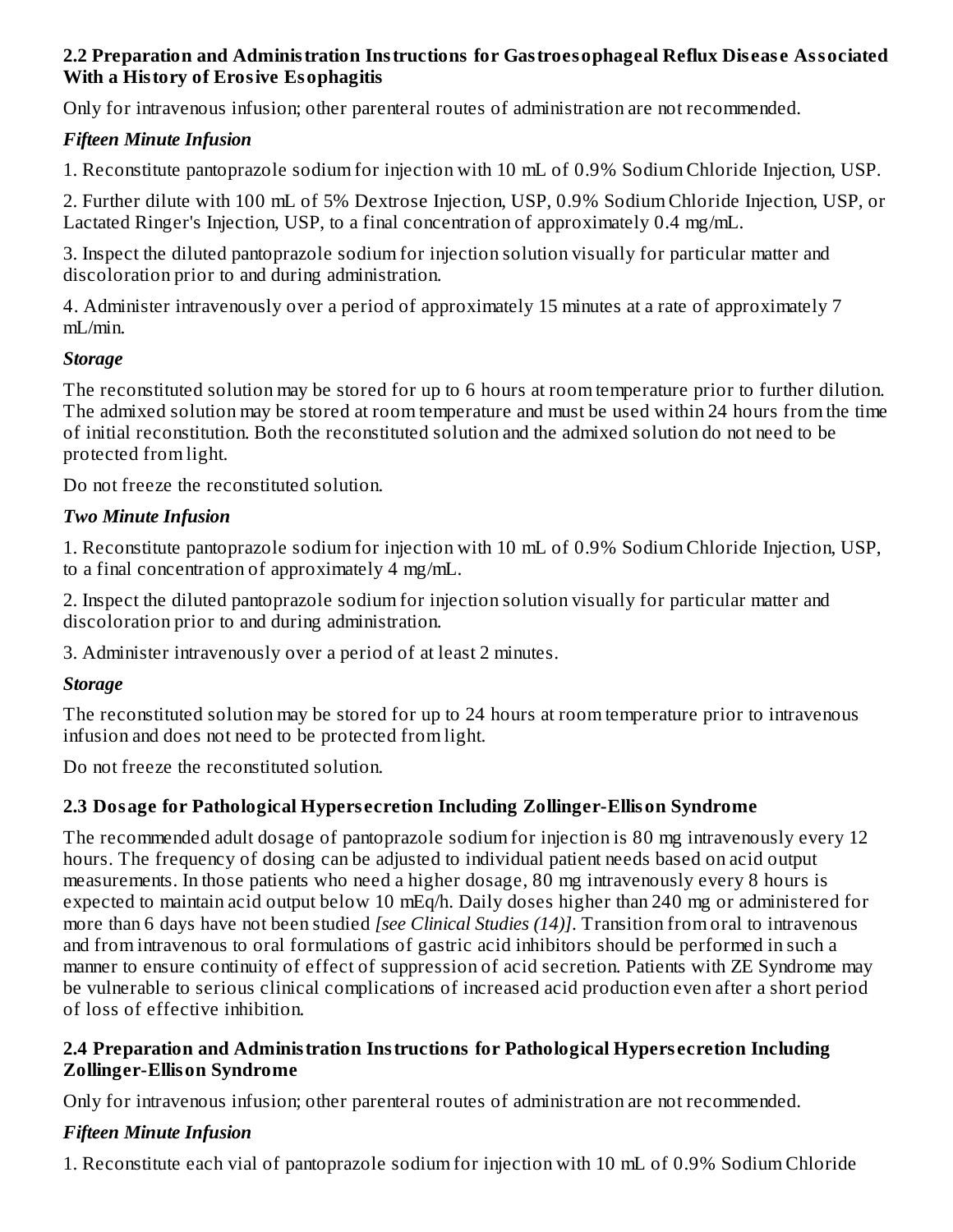Injection, USP.

2. Combine the contents of the two vials and further dilute with 80 mL of 5% Dextrose Injection, USP, 0.9% Sodium Chloride Injection, USP, or Lactated Ringer's Injection, USP, to a total volume of 100 mL with a final concentration of approximately 0.8 mg/mL.

3. Inspect the diluted pantoprazole sodium for injection solution visually for particular matter and discoloration prior to and during administration.

4. Administer intravenously over a period of approximately 15 minutes at a rate of approximately 7 mL/min.

#### *Storage*

The reconstituted solution may be stored for up to 6 hours at room temperature prior to further dilution. The admixed solution may be stored at room temperature and must be used within 24 hours from the time of initial reconstitution. Both the reconstituted solution and the admixed solution do not need to be protected from light.

Do not freeze the reconstituted solution.

## *Two Minute Infusion*

1. Reconstitute pantoprazole sodium for injection with 10 mL of 0.9% Sodium Chloride Injection, USP, per vial to a final concentration of approximately 4 mg/mL.

2. Inspect the diluted pantoprazole sodium for injection solution visually for particular matter and discoloration prior to and during administration.

3. Administer the total volume from both vials intravenously over a period of at least 2 minutes.

## *Storage*

The reconstituted solution may be stored for up to 24 hours at room temperature prior to intravenous infusion and does not need to be protected from light.

Do not freeze the reconstituted solution.

## **2.5 Compatibility Information**

- Administer pantoprazole sodium for injection intravenously through a dedicated line or through a Y-site.
- Flush the intravenous line before and after administration of pantoprazole sodium for injection with either 5% Dextrose Injection, USP, 0.9% Sodium Chloride Injection, USP, or Lactated Ringer's Injection, USP.
- When administered through a Y-site, pantoprazole sodium for injection is compatible with the following solutions: 5% Dextrose Injection, USP, 0.9% Sodium Chloride Injection, USP, or Lactated Ringer's Injection, USP.
- Midazolam HCl has been shown to be incompatible with Y-site administration of pantoprazole sodium for injection
- Pantoprazole sodium for injection may not be compatible with products containing zinc *[see Warnings and Precautions (5.4)].*
- When pantoprazole sodium for injection is administered through a Y-site, immediately stop use if precipitation or discoloration occurs.

# **3 DOSAGE FORMS AND STRENGTHS**

*For Injection:* 40 mg of pantoprazole white to off-white freeze-dried powder in a single-dose vial for reconstitution.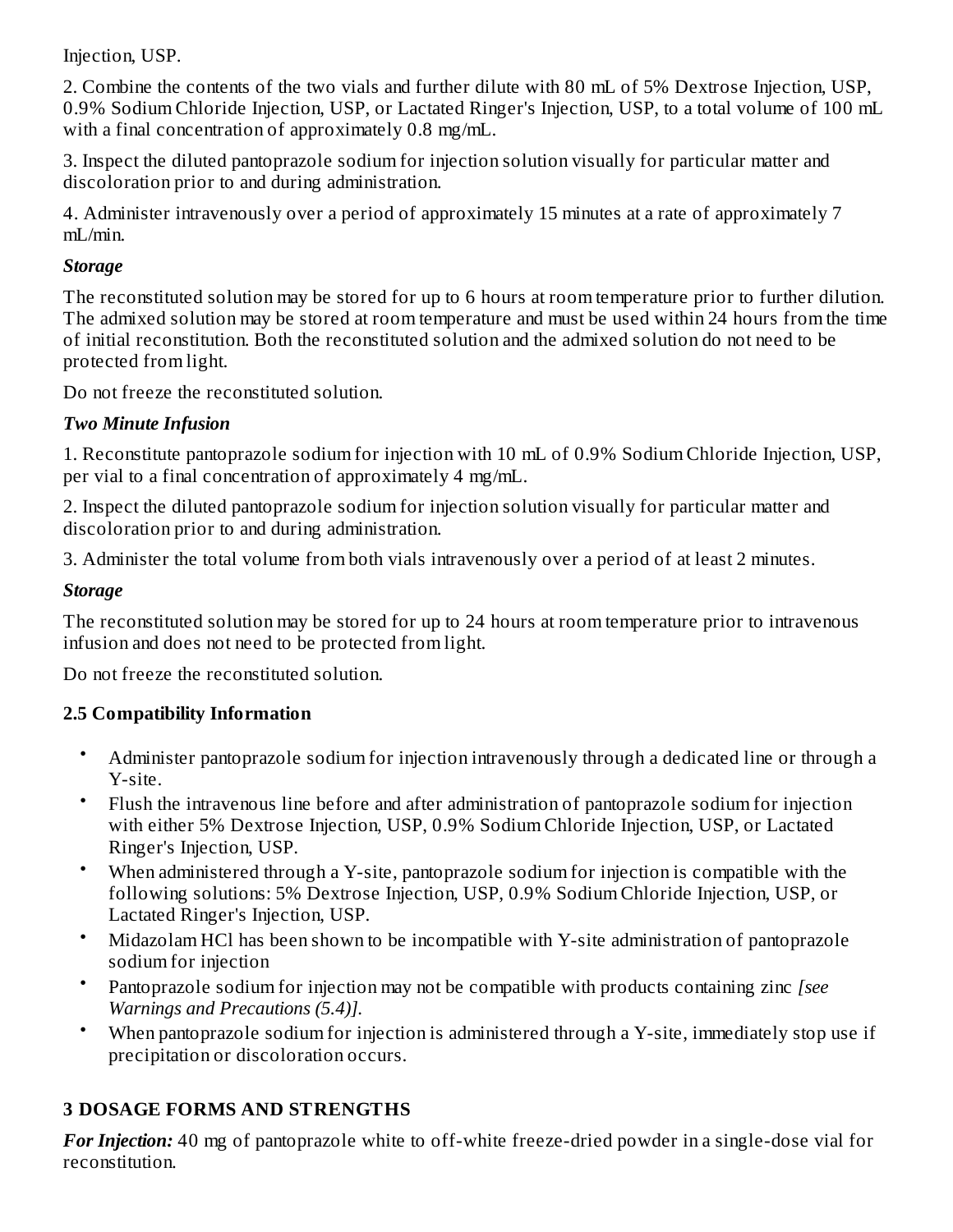## **4 CONTRAINDICATIONS**

- Pantoprazole sodium for injection is contraindicated in patients with known hypersensitivity reactions including anaphylaxis to the formulation or any substituted benzimidazole. Hypersensitivity reactions may include anaphylaxis, anaphylactic shock, angioedema, bronchospasm, acute tubulointerstitial nephritis, and urticaria *[see Warnings and Precautions (5.2, 5.5), Adverse Reactions (6)]*.
- Proton pump inhibitors (PPIs), including pantoprazole sodium for injection, are contraindicated in patients receiving rilpivirine-containing products *[see Drug Interactions (7)]*.

## **5 WARNINGS AND PRECAUTIONS**

#### **5.1 Pres ence of Gastric Malignancy**

In adults, symptomatic response to therapy with pantoprazole sodium for injection does not preclude the presence of gastric malignancy. Consider additional follow-up and diagnostic testing in adult patients who have a suboptimal response or an early symptomatic relapse after completing treatment with a PPI. In older patients, also consider an endoscopy.

#### **5.2 Hypers ensitivity and Severe Skin Reactions**

Anaphylaxis and other serious reactions such as erythema multiforme, Stevens-Johnson syndrome, and toxic epidermal necrolysis (TEN) have been reported with use of pantoprazole sodium for injection. These may require emergency medical treatment *[see Adverse Reactions (6.2)]*.

#### **5.3 Injection Site Reactions**

Thrombophlebitis was associated with the administration of pantoprazole sodium for injection

#### **5.4 Potential for Exacerbation of Zinc Deficiency**

Pantoprazole sodium for injection contains edetate disodium (the salt form of EDTA), a chelator of metal ions including zinc. Therefore, zinc supplementation should be considered in patients treated with pantoprazole sodium for injection who are prone to zinc deficiency. Caution should be used when other EDTA containing products are also co-administered intravenously *[see Dosage and Administration (2.5)]*.

#### **5.5 Acute Tubulointerstitial Nephritis**

Acute tubulointerstitial nephritis (TIN) has been observed in patients taking PPIs and may occur at any point during PPI therapy. Patients may present with varying signs and symptoms from symptomatic hypersensitivity reactions to non-specific symptoms of decreased renal function (e.g., malaise, nausea, anorexia). In reported case series, some patients were diagnosed on biopsy and in the absence of extrarenal manifestations (e.g., fever, rash or arthralgia). Discontinue pantoprazole sodium for injection and evaluate patients with suspected acute TIN *[see Contraindications (4)]*.

#### **5.6** *Clostridium difficile-***Associated Diarrhea**

Published observational studies suggest that PPI therapy like pantoprazole sodium for injection may be associated with an increased risk of *Clostridium difficile-*associated diarrhea, especially in hospitalized patients. This diagnosis should be considered for diarrhea that does not improve *[see Adverse Reactions (6.2)].*

Patients should use the lowest dose and shortest duration of PPI therapy appropriate to the condition being treated.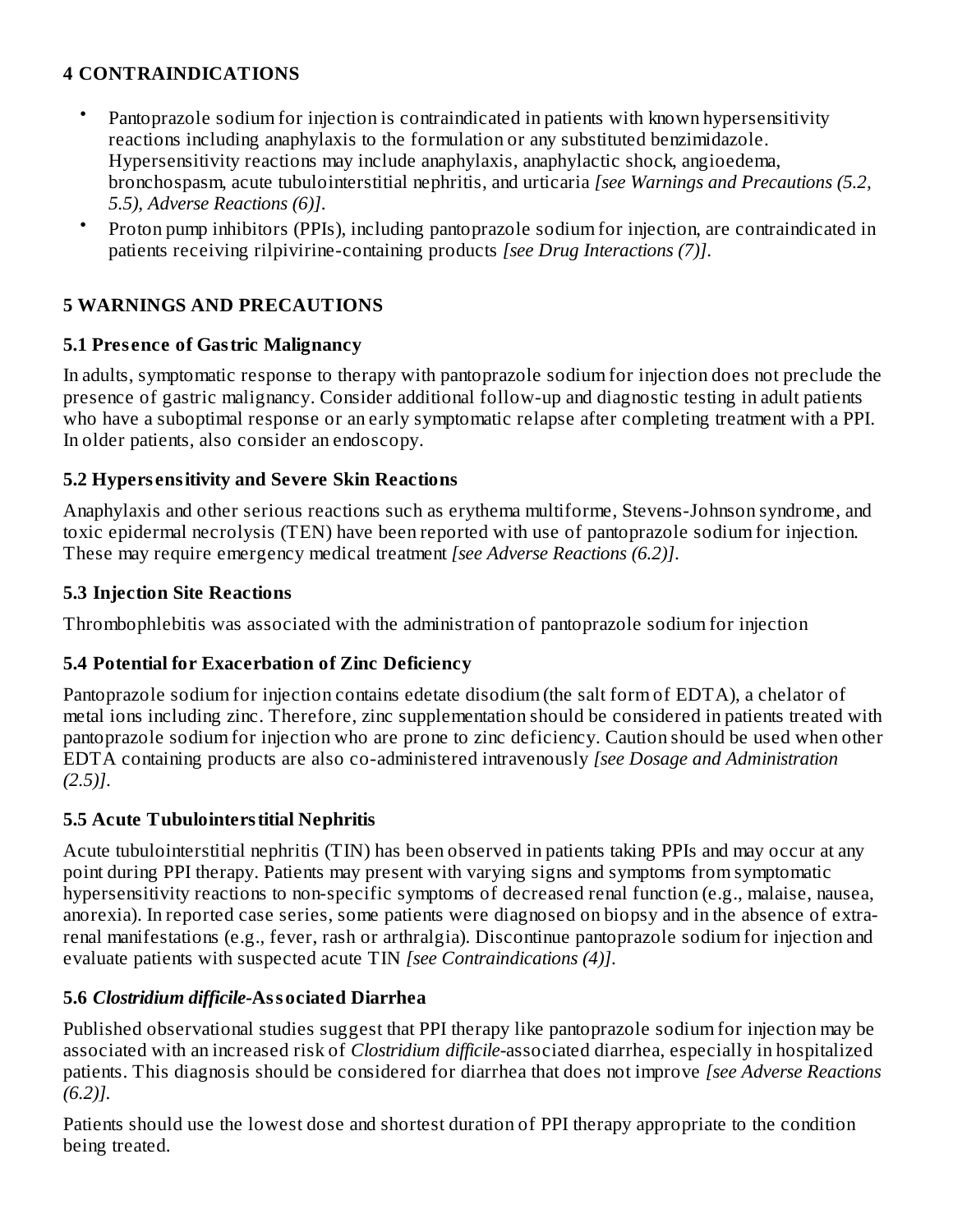#### **5.7 Bone Fracture**

Several published observational studies suggest that PPI therapy may be associated with an increased risk for osteoporosis-related fractures of the hip, wrist, or spine. The risk of fracture was increased in patients who received high-dose, defined as multiple daily doses, and long-term PPI therapy (a year or longer). Patients should use the lowest dose and shortest duration of PPI therapy appropriate to the condition being treated. Patients at risk for osteoporosis-related fractures should be managed according to established treatment guidelines *[see Dosage and Administration (2.2, 2.4), Adverse Reactions (6)]*.

## **5.8 Cutaneous and Systemic Lupus Erythematosus**

Cutaneous lupus erythematosus (CLE) and systemic lupus erythematosus (SLE) have been reported in patients taking PPIs, including pantoprazole sodium. These events have occurred as both new onset and an exacerbation of existing autoimmune disease. The majority of PPI-induced lupus erythematous cases were CLE.

The most common form of CLE reported in patients treated with PPIs was subacute CLE (SCLE) and occurred within weeks to years after continuous drug therapy in patients ranging from infants to the elderly. Generally, histological findings were observed without organ involvement.

Systemic lupus erythematosus (SLE) is less commonly reported than CLE in patients receiving PPIs. PPI associated SLE is usually milder than non-drug induced SLE. Onset of SLE typically occurred within days to years after initiating treatment primarily in patients ranging from young adults to the elderly. The majority of patients presented with rash; however, arthralgia and cytopenia were also reported.

Avoid administration of PPIs for longer than medically indicated. If signs or symptoms consistent with CLE or SLE are noted in patients receiving pantoprazole sodium for injection, discontinue the drug and refer the patient to the appropriate specialist for evaluation. Most patients improve with discontinuation of the PPI alone in 4 to 12 weeks. Serological testing (e.g. ANA) may be positive and elevated serological test results may take longer to resolve than clinical manifestations.

## **5.9 Hepatic Effects**

Mild, transient transaminase elevations have been observed in clinical studies. The clinical significance of this finding in a large population of subjects administered pantoprazole sodium for injection is unknown *[see Adverse Reactions (6)].*

## **5.10 Hypomagnes emia**

Hypomagnesemia, symptomatic and asymptomatic, has been reported rarely in patients treated with PPIs for at least three months, and in most cases after a year of therapy. Serious adverse events include tetany, arrhythmias, and seizures. In most patients, treatment of hypomagnesemia required magnesium replacement and discontinuation of the PPI.

For patients expected to be on prolonged treatment or who take PPIs with medications such as digoxin or drugs that may cause hypomagnesemia (e.g., diuretics), health care professionals may consider monitoring magnesium levels prior to initiation of PPI treatment and periodically *[see Adverse Reactions (6.2)].*

# **5.11 Fundic Gland Polyps**

PPI use is associated with an increased risk of fundic gland polyps that increases with long-term use, especially beyond one year. Most PPI users who developed fundic gland polyps were asymptomatic and fundic gland polyps were identified incidentally on endoscopy. Use the shortest duration of PPI therapy appropriate to the condition being treated.

# **5.12 Interference with Investigations for Neuroendocrine Tumors**

Serum chromogranin A (CgA) levels increase secondary to drug-induced decreases in gastric acidity.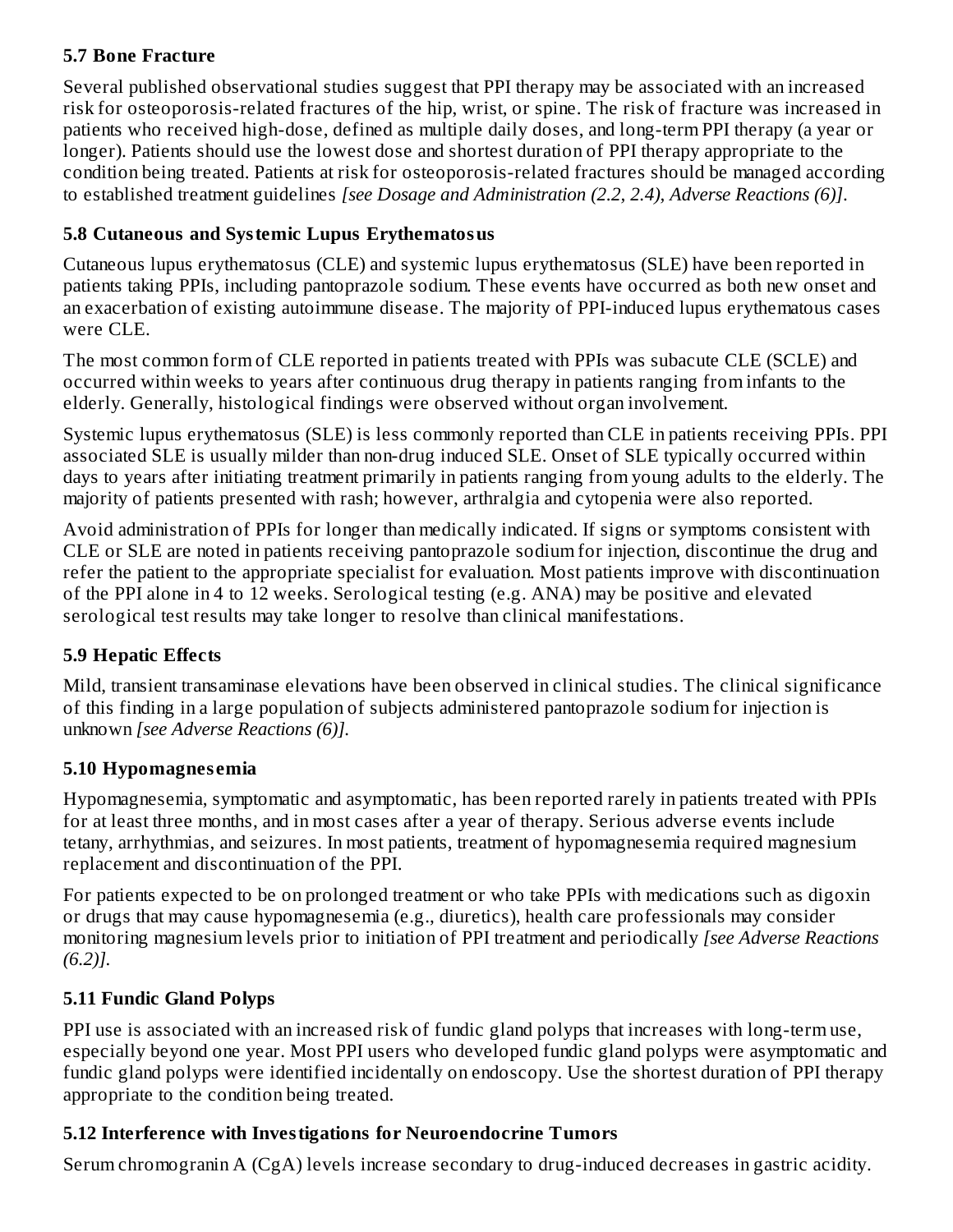The increased CgA level may cause false positive results in diagnostic investigations for neuroendocrine tumors. Healthcare providers should temporarily stop pantoprazole sodium for injection treatment at least 14 days before assessing CgA levels and consider repeating the test if initial CgA levels are high. If serial tests are performed (e.g. for monitoring), the same commercial laboratory should be used for testing, as reference ranges between tests may vary *[see Clinical Pharmacology (12.2)]*.

## **5.13 Interference with Urine Screen for THC**

Pantoprazole sodium may produce false-positive urine screen for THC (tetrahydrocannabinol) *[see Drug Interactions (7)]*.

## **5.14 Concomitant Us e of Pantoprazole Sodium for Injection with Methotrexate**

Literature suggests that concomitant use of PPIs with methotrexate (primarily at high dose; see methotrexate prescribing information) may elevate and prolong serum levels of methotrexate and/or its metabolite, possibly leading to methotrexate toxicities. In high-dose methotrexate administration, a temporary withdrawal of the PPI may be considered in some patients *[see Drug Interactions (7)].*

## **6 ADVERSE REACTIONS**

The following serious adverse reactions are described below and elsewhere in labeling:

- Hypersensitivity and Severe Skin Reactions *[see Warnings and Precautions (5.2)]*
- Injection Site Reactions *[see Warnings and Precautions (5.3)]*
- Potential for Exacerbation of Zinc Deficiency *[see Warnings and Precautions (5.4)]*
- Acute Tubulointerstitial Nephritis *[see Warnings and Precautions (5.5)]*
- *Clostridium difficile-*Associated Diarrhea *[see Warnings and Precautions (5.6)]*
- Bone Fracture *[see Warnings and Precautions (5.7)]*
- Cutaneous and Systemic Lupus Erythematosus *[see Warnings and Precautions (5.8)]*
- Hepatic Effects *[see Warnings and Precautions (5.9)]*
- Hypomagnesemia *[see Warnings and Precautions (5.10)]*
- Fundic Gland Polyps *[see Warnings and Precautions (5.11)]*

# **6.1 Clinical Trials Experience**

Because clinical trials are conducted under widely varying conditions, adverse reaction rates observed in the clinical trials of a drug cannot be directly compared to rates in the clinical trials of another drug and may not reflect the rates observed in clinical practice.

Worldwide, approximately 80,500 patients have been treated with pantoprazole in clinical trials involving various dosages and duration of treatment.

# *Gastroesophageal Reflux Disease (GERD)*

Safety in nine randomized comparative US clinical trials in patients with GERD included 1,473 patients on oral pantoprazole (20 mg or 40 mg), 299 patients on an  $\rm{H}_{2}$ -receptor antagonist, 46 patients on another PPI, and 82 patients on placebo. The most frequently occurring adverse reactions are listed in **Table 1.**

The number of patients treated in comparative studies with pantoprazole sodium for injection is limited; however, the adverse reactions seen were similar to those seen in the oral studies. Thrombophlebitis was the only new adverse reaction identified with pantoprazole sodium for injection.

## **Table 1: Advers e Reactions Reported in Clinical Trials of Adult Patients with GERD at a Frequency of >2%**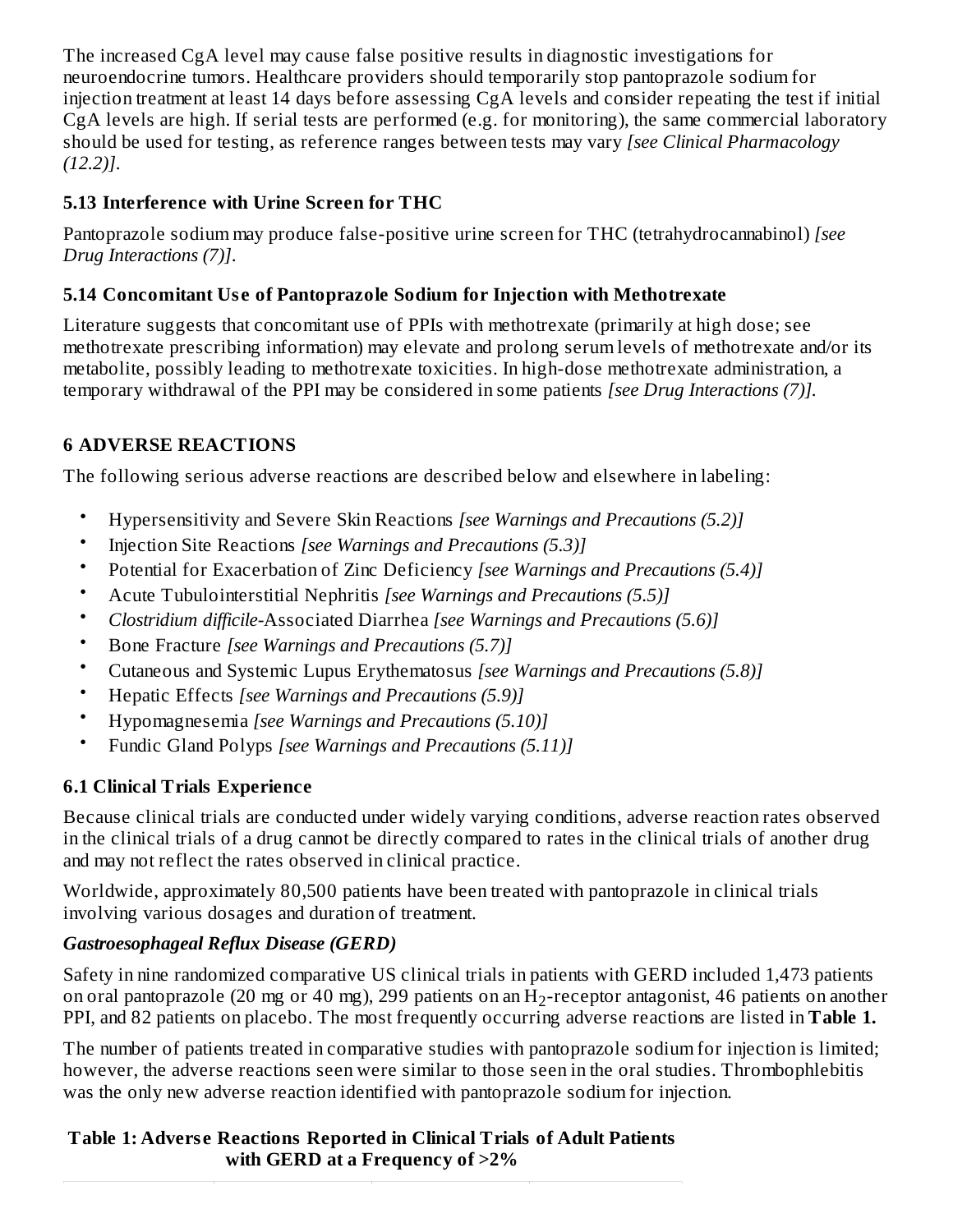|                  | Oral Pantoprazole<br><b>Comparators</b><br>$(n=1473)$<br>$(n=345)$<br>$\%$<br>$\%$ |      | <b>Placebo</b><br>$(n=82)$<br>$\frac{0}{0}$ |  |  |
|------------------|------------------------------------------------------------------------------------|------|---------------------------------------------|--|--|
| Headache         | 12.2                                                                               | 12.8 | 8.5                                         |  |  |
| Diarrhea         | 8.8                                                                                | 9.6  | 4.9                                         |  |  |
| Nausea           | 7                                                                                  | 5.2  | 9.8                                         |  |  |
| Abdominal pain   | 6.2                                                                                | 4.1  | 6.1                                         |  |  |
| Vomiting         | 4.3                                                                                | 3.5  | 2.4                                         |  |  |
| Flatulence       | 3.9                                                                                | 2.9  | 3.7                                         |  |  |
| <b>Dizziness</b> | 3                                                                                  | 2.9  | 1.2                                         |  |  |
| Arthralgia       | 2.8                                                                                | 1.4  | 1.2                                         |  |  |

Additional adverse reactions that were reported for oral pantoprazole in US clinical trials with a frequency of  $\leq$ 2% are listed below by body system:

*Body as a Whole:* allergic reaction, fever, photosensitivity reaction, facial edema, thrombophlebitis (I.V. only)

*Gastrointestinal:* constipation, dry mouth, hepatitis

*Hematologic:* leukopenia (reported in ex-US clinical trials only), thrombocytopenia

*Metabolic/Nutritional:* elevated CPK (creatine phosphokinase), generalized edema, elevated triglycerides, liver function tests abnormal

*Musculoskeletal:* myalgia

*Nervous:* depression, vertigo

*Skin and Appendages:* urticaria, rash, pruritus

*Special Senses:* blurred vision

#### *Zollinger-Ellison (ZE) Syndrome*

In clinical studies of ZE Syndrome, adverse reactions reported in 35 patients administered pantoprazole sodium for injection doses of 80 mg to 240 mg per day for up to 2 years were similar to those reported in adult patients with GERD.

#### **6.2 Postmarketing Experience**

The following adverse reactions have been identified during postapproval use of pantoprazole and pantoprazole sodium for injection. Because these reactions are reported voluntarily from a population of uncertain size, it is not always possible to reliably estimate their frequency or establish a causal relationship to drug exposure.

These adverse reactions are listed below by body system:

*General Disorders and Administration Conditions:* asthenia, fatigue, malaise

*Immune System Disorders:* anaphylaxis (including anaphylactic shock), systemic lupus erythematosus

*Investigations:* weight changes

*Skin and Subcutaneous Tissue Disorders:* severe dermatologic reactions (some fatal), including erythema multiforme, Stevens-Johnson syndrome, toxic epidermal necrolysis (TEN), angioedema (Quincke's edema) and cutaneous lupus erythematosus

*Musculoskeletal Disorders:* rhabdomyolysis, bone fracture

*Renal and Urinary Disorders:* acute tubulointerstitial nephritis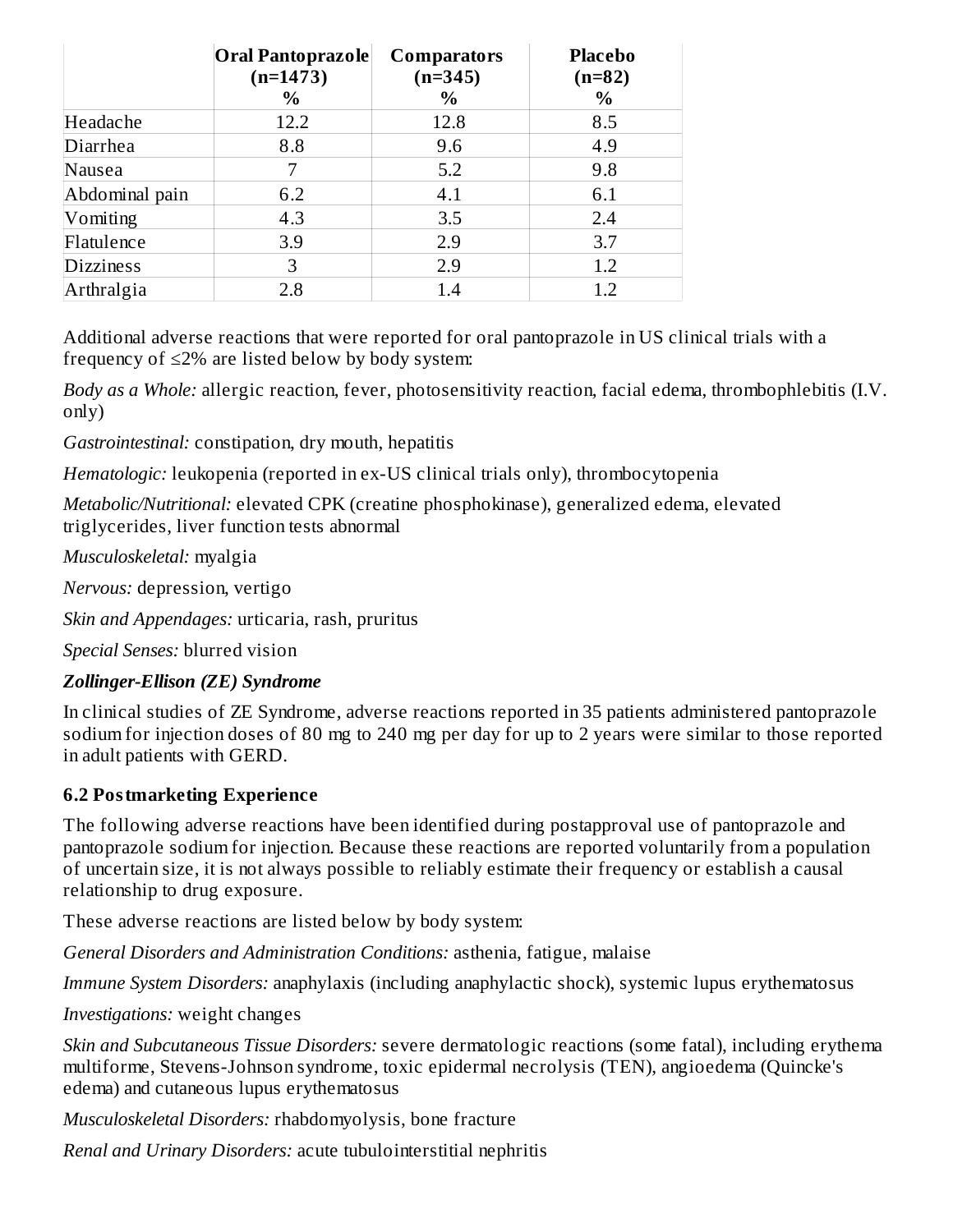*Hepatobiliary Disorders:* hepatocellular damage leading to jaundice and hepatic failure

*Psychiatric Disorder:* hallucinations, confusion, insomnia, somnolence

*Metabolism and Nutritional Disorders:* hyponatremia, hypomagnesemia

*Infections and Infestations: Clostridium difficile-*associated diarrhea

*Hematologic:* pancytopenia, agranulocytosis

*Nervous:* ageusia, dysgeusia

*Gastrointestinal Disorders:* fundic gland polyps

## **7 DRUG INTERACTIONS**

**Table 2** includes drugs with clinically important drug interactions and interaction with diagnostics when administered concomitantly with pantoprazole sodium for injection and instructions for preventing or managing them.

Consult the labeling of concomitantly used drugs to obtain further information about interactions with PPIs.

| <b>Antiretrovirals</b> |                                                                                                                                                                                                                                                                                                                                                                                                                                                                                                                                                                                                                                                                                                                     |
|------------------------|---------------------------------------------------------------------------------------------------------------------------------------------------------------------------------------------------------------------------------------------------------------------------------------------------------------------------------------------------------------------------------------------------------------------------------------------------------------------------------------------------------------------------------------------------------------------------------------------------------------------------------------------------------------------------------------------------------------------|
| Clinical Impact        | The effect of PPIs on antiretroviral drugs is variable. The<br>clinical importance and the mechanisms behind these<br>interactions are not always known.<br>$\bullet$<br>Decreased exposure of some antiretroviral drugs (e.g.,<br>rilpivirine atazanavir, and nelfinavir) when used<br>concomitantly with pantoprazole may reduce antiviral<br>effect and promote the development of drug resistance.<br>Increased exposure of other antiretroviral drugs (e.g.,<br>$\bullet$<br>saquinavir) when used concomitantly with pantoprazole<br>may increase toxicity of the antiretroviral drugs.<br>There are other antiretroviral drugs which do not result in<br>clinically relevant interactions with pantoprazole. |
| Intervention           | Rilpivirine-containing products: Concomitant use with<br>pantoprazole sodium for injection is contraindicated [see<br>Contraindications (4)]. See prescribing information.<br>Atazanavir: See prescribing information for atazanavir for dosing<br>information.<br>Nelfinavir: Avoid concomitant use with pantoprazole sodium for<br>injection. See prescribing information for nelfinavir.<br>Saquinavir: See the prescribing information for saquinavir and<br>monitor for potential saquinavir toxicities.<br>Other antiretrovirals: See prescribing information.                                                                                                                                                |
| Warfarin               |                                                                                                                                                                                                                                                                                                                                                                                                                                                                                                                                                                                                                                                                                                                     |
| Clinical Impact        | Increased INR and prothrombin time in patients receiving PPIs,<br>including pantoprazole, and warfarin concomitantly. Increases in<br>INR and prothrombin time may lead to abnormal bleeding and<br>even death.                                                                                                                                                                                                                                                                                                                                                                                                                                                                                                     |

#### **Table 2: Clinically Relevant Interactions Affecting Drugs Co-Administered with Pantoprazole Sodium for Injection and Interaction with Diagnostics**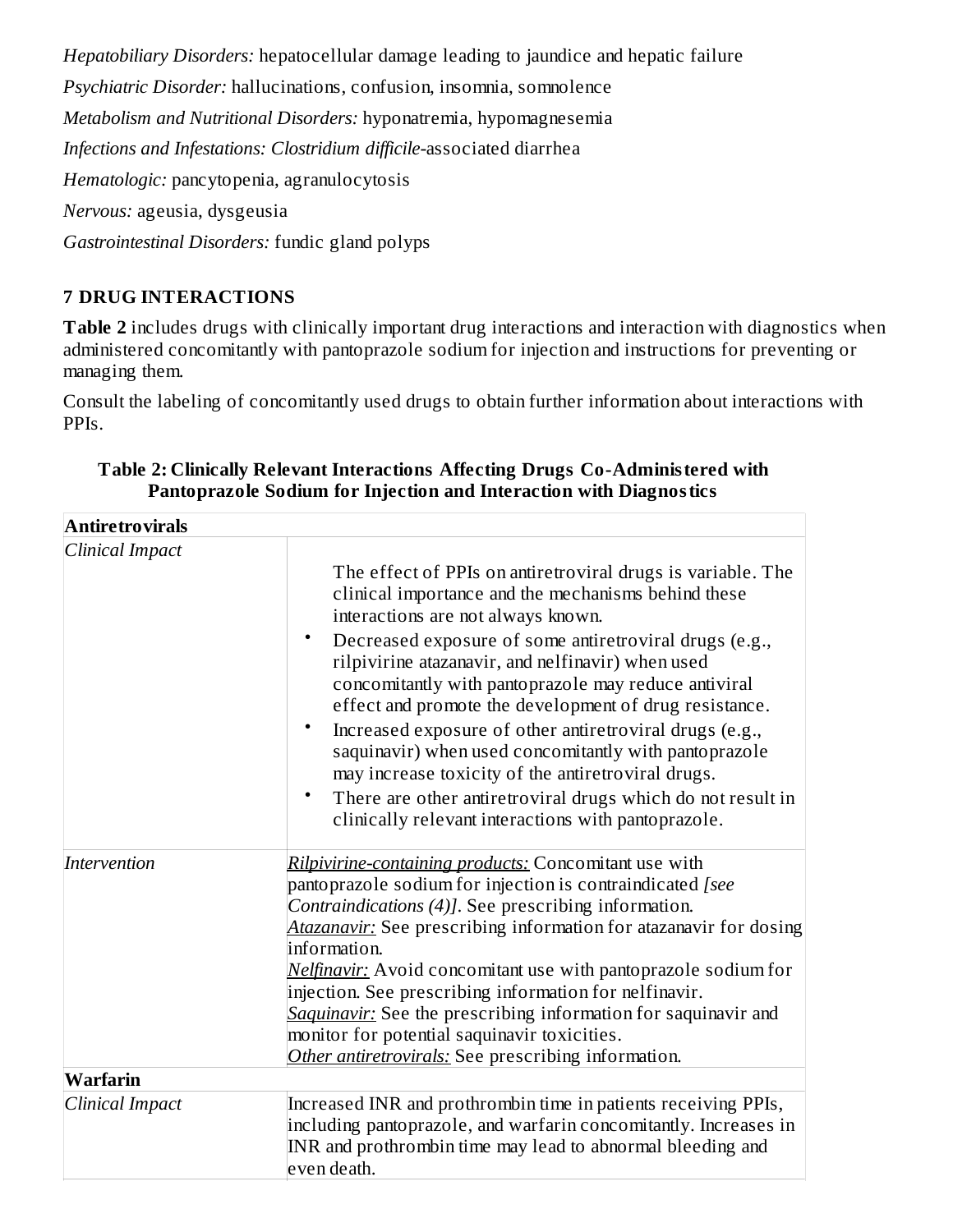| Intervention                                              | Monitor INR and prothrombin time. Dose adjustment of warfarin<br>may be needed to maintain target INR range. See prescribing<br>information for warfarin.                                                                                                                                                                                                                                                                                                                                                                                                                                                                                                                                                                                                                                        |  |  |  |
|-----------------------------------------------------------|--------------------------------------------------------------------------------------------------------------------------------------------------------------------------------------------------------------------------------------------------------------------------------------------------------------------------------------------------------------------------------------------------------------------------------------------------------------------------------------------------------------------------------------------------------------------------------------------------------------------------------------------------------------------------------------------------------------------------------------------------------------------------------------------------|--|--|--|
| <b>Clopidogrel</b>                                        |                                                                                                                                                                                                                                                                                                                                                                                                                                                                                                                                                                                                                                                                                                                                                                                                  |  |  |  |
| Clinical Impact                                           | Concomitant administration of pantoprazole and clopidogrel in<br>healthy subjects had no clinically important effect on exposure to<br>the active metabolite of clopidogrel or clopidogrel-induced<br>platelet inhibition [see Clinical Pharmacology (12.3)].                                                                                                                                                                                                                                                                                                                                                                                                                                                                                                                                    |  |  |  |
| Intervention                                              | No dose adjustment of clopidogrel is necessary when<br>administered with an approved dose of pantoprazole sodium for<br>injection                                                                                                                                                                                                                                                                                                                                                                                                                                                                                                                                                                                                                                                                |  |  |  |
| <b>Methotrexate</b>                                       |                                                                                                                                                                                                                                                                                                                                                                                                                                                                                                                                                                                                                                                                                                                                                                                                  |  |  |  |
| Clinical Impact                                           | Concomitant use of PPIs with methotrexate (primarily at high<br>dose) may elevate and prolong serum concentrations of<br>methotrexate and/or its metabolite hydroxymethotrexate, possibly<br>leading to methotrexate toxicities. No formal drug interaction<br>studies of high-dose methotrexate with PPIs have been<br>conducted [see Warnings and Precautions (5.14)].                                                                                                                                                                                                                                                                                                                                                                                                                         |  |  |  |
| Intervention                                              | A temporary withdrawal of pantoprazole sodium for injection<br>may be considered in some patients receiving high-dose<br>methotrexate.                                                                                                                                                                                                                                                                                                                                                                                                                                                                                                                                                                                                                                                           |  |  |  |
|                                                           | Drugs Dependent on Gastric pH for Absorption (e.g., iron salts, erlotinib, dasatinib,<br>nilotinib, mycophenolate mofetil, ketoconazole/itraconazole)                                                                                                                                                                                                                                                                                                                                                                                                                                                                                                                                                                                                                                            |  |  |  |
| Clinical Impact                                           | Pantoprazole can reduce the absorption of other drugs due to its<br>effect on reducing intragastric acidity.                                                                                                                                                                                                                                                                                                                                                                                                                                                                                                                                                                                                                                                                                     |  |  |  |
| Intervention                                              | Mycophenolate mofetil (MMF): Co-administration of<br>pantoprazole sodium in healthy subjects and in transplant patients<br>receiving MMF has been reported to reduce the exposure to the<br>active metabolite, mycophenolic acid (MPA), possibly due to a<br>decrease in MMF solubility at an increased gastric pH [see<br>Clinical Pharmacology (12.3)]. The clinical relevance of reduced<br>MPA exposure on organ rejection has not been established in<br>transplant patients receiving pantoprazole sodium for injection<br>and MMF. Use pantoprazole sodium for injection with caution in<br>transplant patients receiving MMF.<br>See the prescribing information for other drugs dependent on<br>gastric pH for absorption.<br>Interactions with Investigations of Neuroendocrine Tumors |  |  |  |
|                                                           |                                                                                                                                                                                                                                                                                                                                                                                                                                                                                                                                                                                                                                                                                                                                                                                                  |  |  |  |
| Clinical Impact                                           | CgA levels increase secondary to PPI-induced decreases in<br>gastric acidity. The increased CgA level may cause false<br>positive results in diagnostic investigations for neuroendocrine<br>tumors [see Warnings and Precautions (5.12), Clinical<br>Pharmacology (12.2)].                                                                                                                                                                                                                                                                                                                                                                                                                                                                                                                      |  |  |  |
| Intervention<br><b>False Positive Urine Tests for THC</b> | Temporarily stop pantoprazole sodium for injection treatment at<br>least 14 days before assessing CgA levels and consider<br>repeating the test if initial CgA levels are high. If serial tests are<br>performed (e.g. for monitoring), the same commercial laboratory<br>should be used for testing, as reference ranges between tests<br>may vary.                                                                                                                                                                                                                                                                                                                                                                                                                                             |  |  |  |
| Clinical Impact                                           | There have been reports of false positive urine screening tests                                                                                                                                                                                                                                                                                                                                                                                                                                                                                                                                                                                                                                                                                                                                  |  |  |  |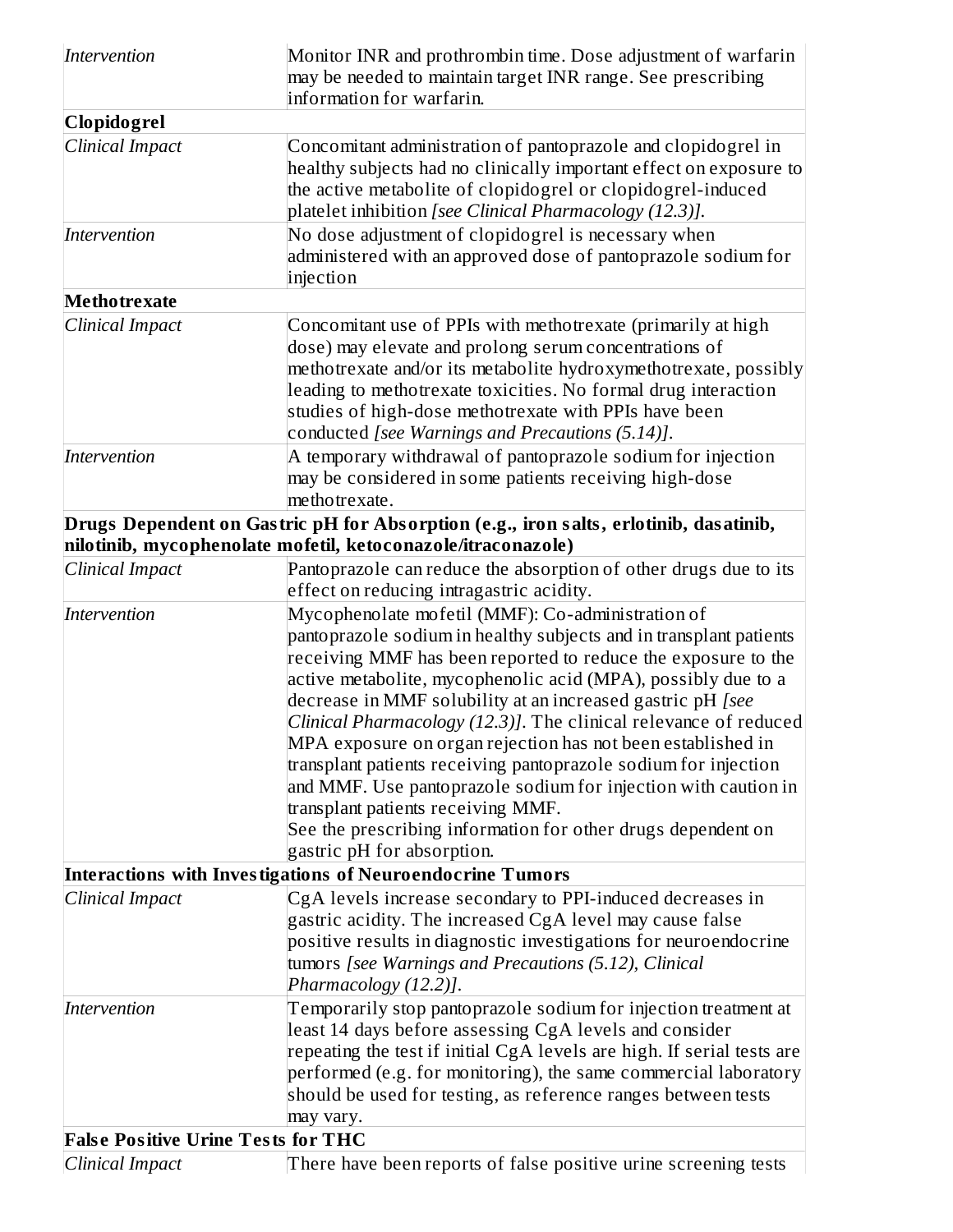|              | for tetrahydrocannabinol (THC) in patients receiving PPIs [see]<br><i>Warnings and Precautions (5.13)].</i> |
|--------------|-------------------------------------------------------------------------------------------------------------|
| Intervention | An alternative confirmatory method should be considered to<br>verify positive results.                      |

#### **8 USE IN SPECIFIC POPULATIONS**

#### **8.1 Pregnancy**

#### *Risk Summary*

Available data from published observational studies did not demonstrate an association of major malformations or other adverse pregnancy outcomes with pantoprazole.

In animal reproduction studies, no evidence of adverse development outcomes was observed with pantoprazole. Reproduction studies have been performed in rats at intravenous doses up to 20 mg/kg/day (4 times the recommended human dose) and rabbits at intravenous doses up to 15 mg/kg/day (6 times the recommended human dose) with administration of pantoprazole during organogenesis in pregnant animals and have revealed no evidence of harm to the fetus due to pantoprazole in this study *(see Data).*

A pre-and post-natal development toxicity study in rats with additional endpoints to evaluate the effect on bone development was performed with pantoprazole sodium. Oral pantoprazole doses of 5, 15, and 30 mg/kg/day (approximately 1, 3, and 6 times the human dose of 40 mg/day) were administered to pregnant females from gestation day (GD) 6 through lactation day (LD) 21. Changes in bone morphology were observed in pups exposed to pantoprazole *in utero* and through milk during the period of lactation as well as by oral dosing from postnatal day (PND) 4 through PND 21 *[see Use in Specific Populations (8.4)].* There were no drug-related findings in maternal animals. Advise pregnant women of the potential risk of fetal harm.

The estimated background risk of major birth defects and miscarriage for the indicated population is unknown. All pregnancies have a background risk of birth defect, loss or other adverse outcomes. In the U.S. general population, the estimated background risk of major birth defects and miscarriage in the clinically recognized pregnancies is 2 to 4% and 15 to 20%, respectively.

## *Data*

## *Human Data*

Available data from published observational studies failed to demonstrate an association of adverse pregnancy-related outcomes and pantoprazole use. Methodological limitations of these observational studies cannot definitely establish or exclude any drug-associated risk during pregnancy. In a prospective study by the European Network of Teratology Information Services, outcomes from a group of 53 pregnant women administered median daily doses of 40 mg pantoprazole were compared to a control group of 868 pregnant women who did not take any proton pump inhibitors (PPIs). There was no difference in the rate of major malformations between women exposed to PPIs and the control group, corresponding to a Relative Risk (RR)=0.55, [95% Confidence Interval (CI) 0.08-3.95]. In a populationbased retrospective cohort study covering all live births in Denmark from 1996 to 2008, there was no significant increase in major birth defects during analysis of first trimester exposure to pantoprazole in 549 live births. A meta-analysis that compared 1,530 pregnant women exposed to PPIs in at least the first trimester with 133,410 unexposed pregnant women showed no significant increases in risk for congenital malformations or spontaneous abortion with exposure to PPIs (for major malformations OR=1.12 ([95% CI 0.86-1.45] and for spontaneous abortions OR=1.29 [95% CI 0.84-1.97]).

## *Animal Data*

Reproduction studies have been performed in rats at intravenous pantoprazole doses up to 20 mg/kg/day (4 times the recommended human dose based on body surface area) and rabbits at intravenous doses up to 15 mg/kg/day (6 times the recommended human dose based on body surface area) with administration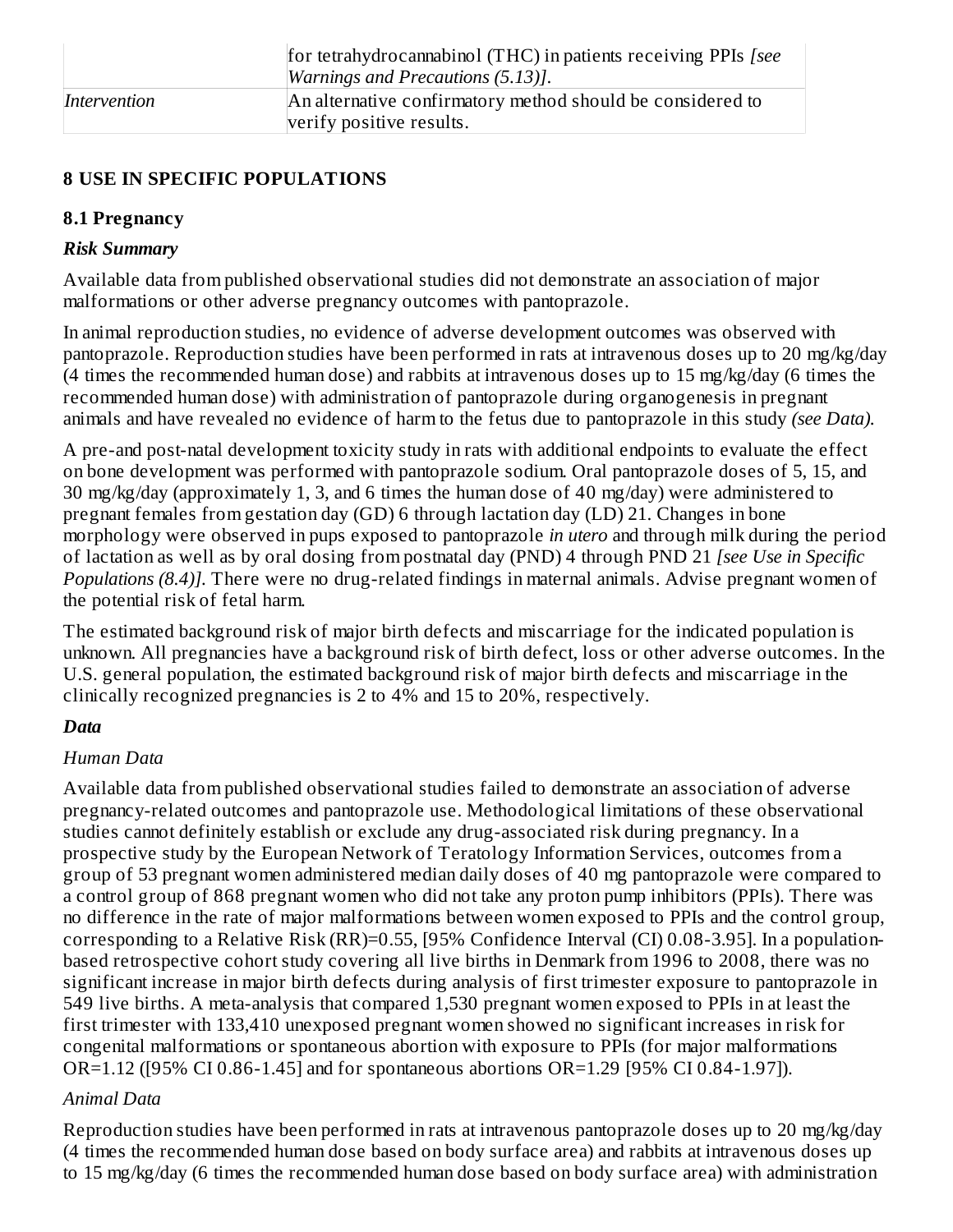of pantoprazole sodium during organogenesis in pregnant animals and have revealed no evidence of impaired fertility or harm to the fetus due to pantoprazole.

A pre- and post-natal development toxicity study in rats with additional endpoints to evaluate the effect on bone development was performed with pantoprazole sodium. Oral pantoprazole doses of 5, 15, and 30 mg/kg/day (approximately 1, 3, and 6 times the human dose of 40 mg/day on a body surface area basis) were administered to pregnant females from gestation day (GD) 6 through lactation day (LD) 21. On postnatal day (PND 4) through PND 21, the pups were administered oral doses at 5, 15, and 30 mg/kg/day (approximately 1, 2.3, and 3.2 times the exposure (AUC) in humans at a dose of 40 mg). There were no drug-related findings in maternal animals. During the preweaning dosing phase (PND 4 to 21) of the pups, there were increased mortality and/or moribundity and decreased body weight and body weight gain at 5 mg/kg/day (approximately equal exposures (AUC) in humans receiving the 40 mg dose) and higher doses. On PND 21, decreased mean femur length and weight and changes in femur bone mass and geometry were observed in the offspring at 5 mg/kg/day (approximately equal exposures (AUC) in humans at the 40 mg dose) and higher doses. The femur findings included lower total area, bone mineral content and density, periosteal and endosteal circumference, and cross-sectional moment of inertia. There were no microscopic changes in the distal femur, proximal tibia, or stifle joints. Changes in bone parameters were partially reversible following a recovery period, with findings on PND 70 limited to lower femur metaphysis cortical/subcortical bone mineral density in female pups at 5 mg/kg/day (approximately equal exposures (AUC) in humans at the 40 mg dose) and higher doses.

#### **8.2 Lactation**

#### *Risk Summary*

Pantoprazole has been detected in breast milk of a nursing mother after a single 40 mg oral dose of pantoprazole. There were no effects on the breastfed infant *(see Data).* There are no data on pantoprazole effects on milk production.

The developmental and health benefits of breastfeeding should be considered along with the mother's clinical need for pantoprazole sodium for injection and any potential adverse effects on the breastfed child from pantoprazole or from the underlying maternal condition.

## *Data*

The breast milk of a 42-year-old woman receiving 40 mg of oral pantoprazole, at 10 months postpartum, was studied for 24 hours, to demonstrate low levels of pantoprazole present in the breast milk. Pantoprazole was detectable in milk only 2 and 4 hours after the dose with milk levels of approximately 36 mcg/L and 24 mcg/L, respectively. A milk-to-plasma ratio of 0.022 was observed at 2 hours after drug administration. Pantoprazole was not detectable (<10 mcg/L) in milk at 6, 8 and 24 hours after the dose. The relative dose to the infant was estimated to be 7.3 mcg of pantoprazole, which is equivalent to 0.14% of the weight-adjusted maternal dose. No adverse events in the infant were reported by the mother.

## **8.4 Pediatric Us e**

The safety and effectiveness of pantoprazole sodium for injection have not been established in pediatric patients.

## *Animal Toxicity Data*

In a pre- and post-natal development toxicity study in rats, the pups were administered oral doses of pantoprazole at 5, 15, and 30 mg/kg/day on postnatal day (PND 4) through PND 21, in addition to lactational exposure through milk. On PND 21, decreased mean femur length and weight and changes in femur bone mass and geometry were observed in the offspring at 5 mg/kg/day and higher doses. Changes in bone parameters were partially reversible following a recovery period *[see Use in Specific Populations (8.1)]*.

In neonatal/juvenile animals (rats and dogs) toxicities were similar to those observed in adult animals,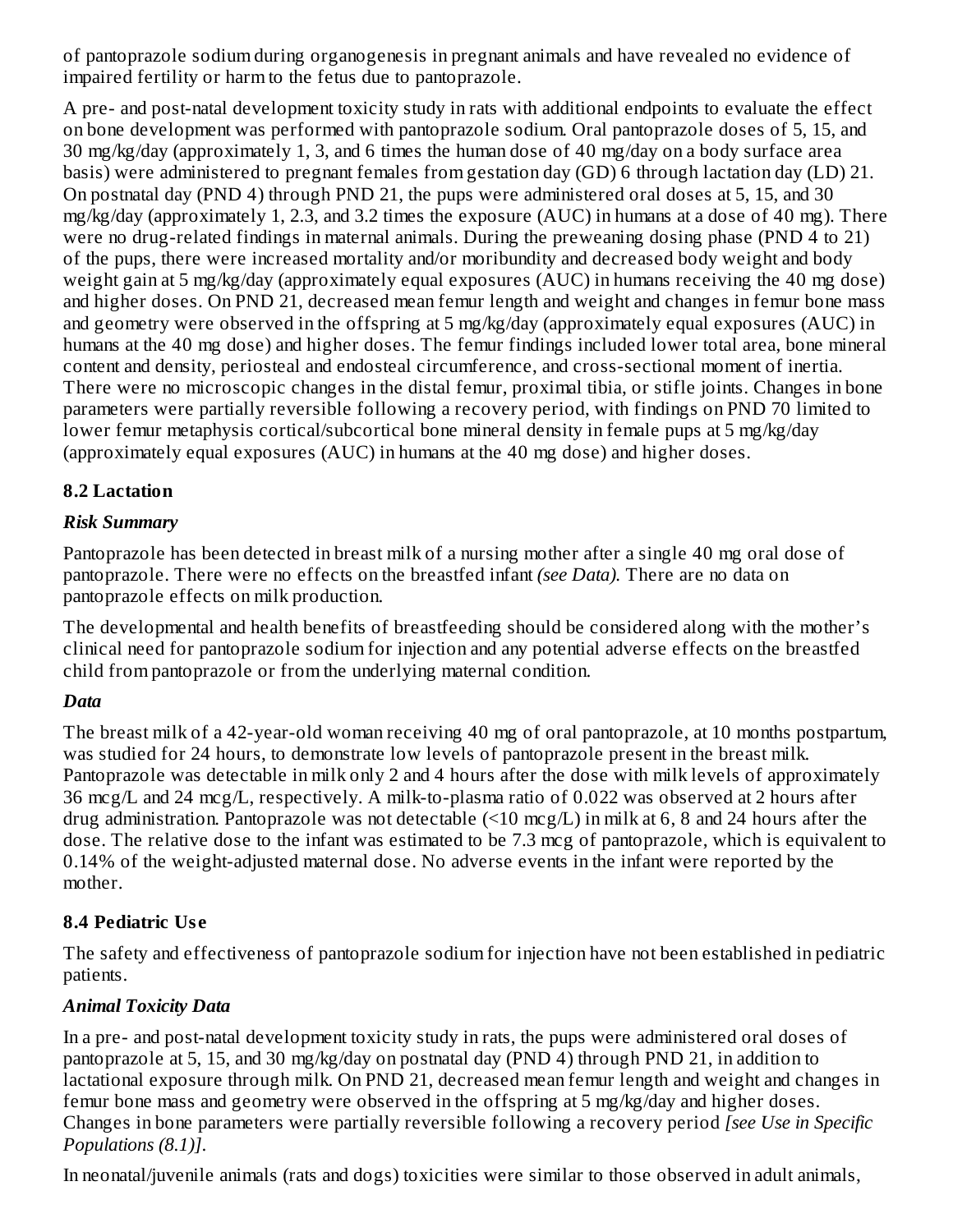including gastric alterations, decreases in red cell mass, increases in lipids, enzyme induction and hepatocellular hypertrophy. An increased incidence of eosinophilic chief cells in adult and neonatal/juvenile rats, and atrophy of chief cells in adult rats and in neonatal/juvenile dogs, was observed in the fundic mucosa of stomachs in repeated-dose studies. Full to partial recovery of these effects were noted in animals of both age groups following a recovery period.

## **8.5 Geriatric Us e**

Of 286 patients in clinical studies of intravenous pantoprazole sodium in patients with GERD and a history of EE, 86 (43%) were 65 years of age and over. No overall differences in safety or effectiveness were observed between these subjects and younger subjects, and other reported clinical experience with oral pantoprazole sodium has not identified differences in responses between the elderly and younger patients, but greater sensitivity of some older individuals cannot be ruled out.

#### **10 OVERDOSAGE**

Experience in patients taking very high doses of pantoprazole (greater than 240 mg) is limited. Adverse reactions seen in spontaneous reports of overdose generally reflect the known safety profile of pantoprazole.

Pantoprazole is not removed by hemodialysis. In case of overdose, treatment should be symptomatic and supportive.

Single intravenous doses of pantoprazole at 378, 230, and 266 mg/kg (38, 46, and 177 times the recommended human dose based on body surface area) were lethal to mice, rats and dogs, respectively. The symptoms of acute toxicity were hypoactivity, ataxia, hunched sitting, limb-splay, lateral position, segregation, absence of ear reflex, and tremor.

## **11 DESCRIPTION**

The active ingredient in pantoprazole sodium for injection (pantoprazole sodium), a PPI, is a substituted benzimidazole, sodium 5-(difluoromethoxy)-2-[[(3,4-dimethoxy-2-pyridinyl)methyl] sulfinyl]-1*H*benzimidazole, a compound that inhibits gastric acid secretion. Its molecular formula is  $C_{16}H_{14}F_2N_3NaO_4S$ , with a molecular weight of 405.4. The structural formula is:



Pantoprazole sodium is a white to off-white crystalline powder and is racemic. Pantoprazole has weakly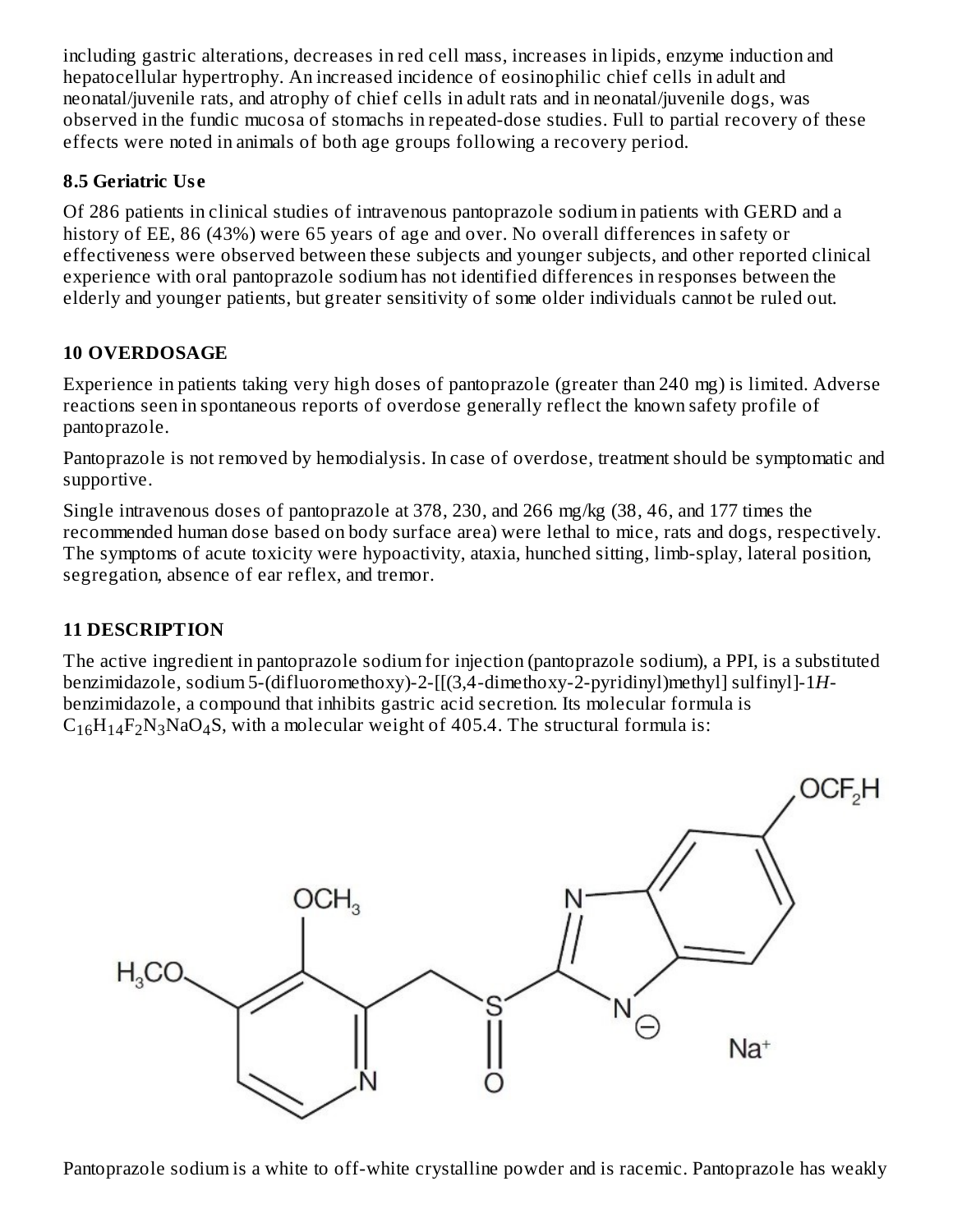basic and acidic properties. Pantoprazole sodium is freely soluble in water, very slightly soluble in phosphate buffer at pH 7.4, and practically insoluble in n-hexane. The stability of the compound in aqueous solution is pH-dependent. The rate of degradation increases with decreasing pH. The reconstituted solution of pantoprazole sodium for injection is in the pH range 9.0 to 10.5.

Pantoprazole sodium for injection is supplied as a freeze-dried powder in a clear glass vial fitted with a rubber stopper and crimp seal containing pantoprazole sodium, equivalent to 40 mg of pantoprazole, edetate disodium (1 mg), and sodium hydroxide to adjust pH.

USP test 2 is used for organic impurities test.

# **12 CLINICAL PHARMACOLOGY**

## **12.1 Mechanism of Action**

Pantoprazole is a PPI that suppresses the final step in gastric acid production by covalently binding to the  $(H^+, K^+)$ -ATPase enzyme system at the secretory surface of the gastric parietal cell. This effect leads to inhibition of both basal and stimulated gastric acid secretion irrespective of the stimulus. The binding to the  $(H^+, K^+)$ -ATPase results in a duration of antisecretory effect that persists longer than 24 hours for all doses tested (20 mg to 120 mg).

## **12.2 Pharmacodynamics**

# *Antisecretory Activity*

The magnitude and time course for inhibition of pentagastrin-stimulated acid output (PSAO) by single doses (20 to 120 mg) of pantoprazole sodium for injection were assessed in a single-dose, open-label, placebo-controlled, dose-response study. The results of this study are shown in **Table 3**. Healthy subjects received a continuous infusion for 25 hours of pentagastrin (PG) at 1 mcg/kg/h, a dose known to produce submaximal gastric acid secretion. The placebo group showed a sustained, continuous acid output for 25 hours, validating the reliability of the testing model. Pantoprazole sodium for injection had an onset of antisecretory activity within 15 to 30 minutes of administration. Doses of 20 to 80 mg of pantoprazole sodium for injection substantially reduced the 24-hour cumulative PSAO in a dosedependent manner, despite a short plasma elimination half-life. Complete suppression of PSAO was achieved with 80 mg within approximately 2 hours and no further significant suppression was seen with 120 mg. The duration of action of pantoprazole sodium for injection was 24 hours.

|                                      | --2 hours--<br>----  |             | -4 hours-                |             | -12 hours-  |             | -24 hours   |             |
|--------------------------------------|----------------------|-------------|--------------------------|-------------|-------------|-------------|-------------|-------------|
| <b>Treatment Acid</b>                |                      | $\%$        | Acid                     | $\%$        | Acid        | $\%$        | Acid        | $\%$        |
| Dose                                 | Output               | Inhibition  | Output                   | Inhibition  | Output      | Inhibition  | Output      | Inhibition  |
| $0 \text{ mg}$<br>(Placebo,<br>$n=4$ | $39 \pm 21$          | <b>NA</b>   | $26 \pm 14$              | NA          | $32 \pm 20$ | <b>NA</b>   | $38 \pm 24$ | NA          |
| $20 \text{ mg}$<br>$(n=4-6)$         | $13 \pm 18$          | $47 \pm 27$ | $6 \pm 8$                | $83 \pm 21$ | $20 \pm 20$ | $54 \pm 44$ | $30 \pm 23$ | $45 \pm 43$ |
| $40$ mg<br>$(n=8)$                   | $5 \pm 5$            | $82 \pm 11$ | $4 \pm 4$                | $90 \pm 11$ | $11 \pm 10$ | $81 \pm 13$ | $16 \pm 12$ | $52 \pm 36$ |
| $80$ mg<br>$(n=8)$                   | $0.1 \pm 0.2$ 96 ± 6 |             | $0.3 \pm 0.4$ 99 $\pm 1$ |             | $2 \pm 2$   | $90 \pm 7$  | $7 \pm 4$   | $63 \pm 18$ |
| $NA = not applicable.$               |                      |             |                          |             |             |             |             |             |

**Table 3: Gastric Acid Output (mEq/hr, Mean ± SD) and Percent Inhibition (Mean ± SD) of \* Pentagastrin-Stimulated Acid Output Over 24 Hours Following a Single Dos e of Pantoprazole Sodium for Injection in Healthy Subjects †**

\* Compared to individual subject baseline prior to treatment with pantoprazole sodium for injection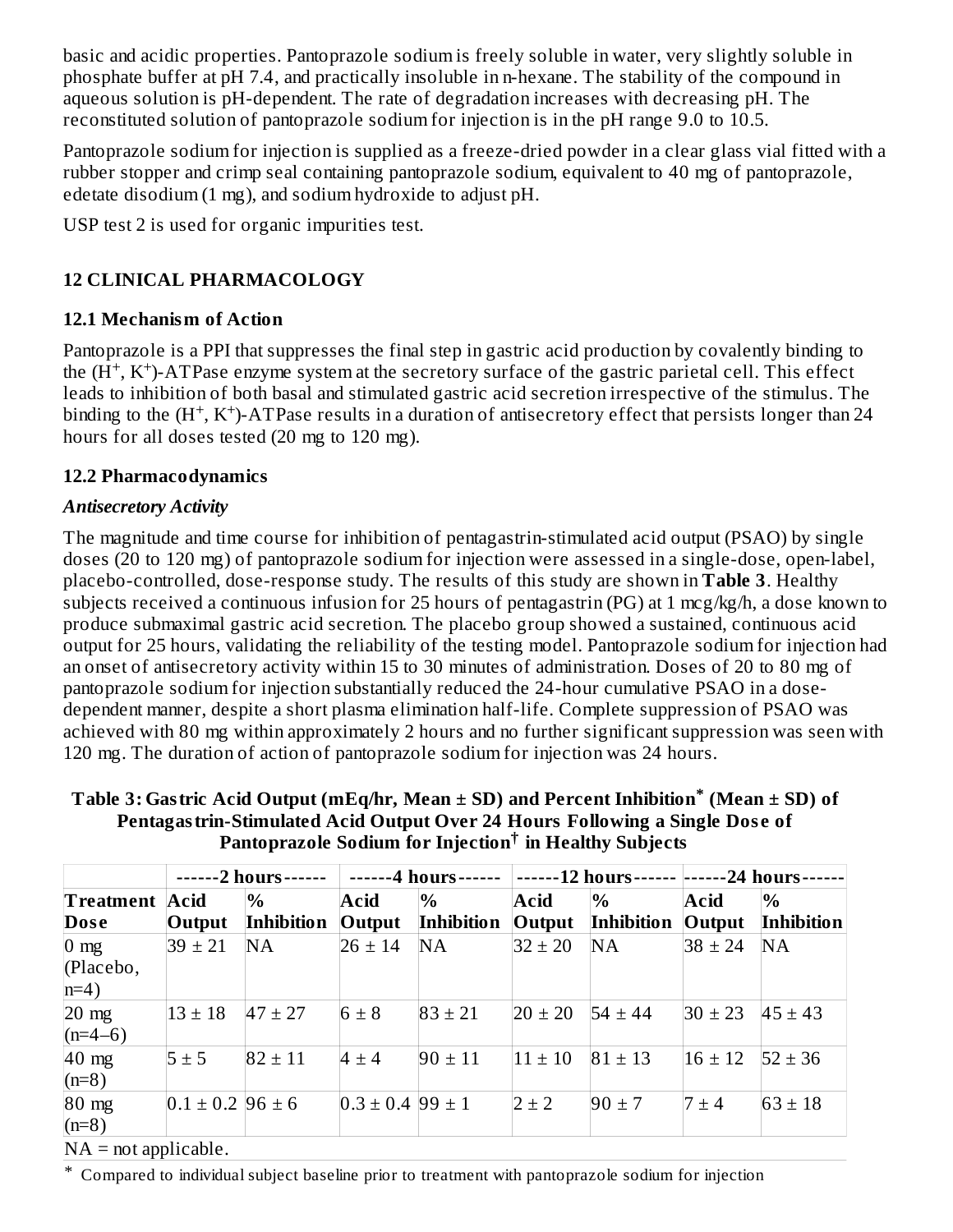$^\dagger$  Inhibition of gastric acid output and the percent inhibition of stimulated acid output in response to pantoprazole sodium for injection may be higher after repeated doses.

In one study of gastric pH in healthy subjects, pantoprazole was administered orally (40 mg enteric coated tablets) or pantoprazole sodium for injection (40 mg) once daily for 5 days and pH was measured for 24 hours following the fifth dose. The outcome measure was median percent of time that pH was  $\geq$ 4 and the results were similar for intravenous and oral medications; however, the clinical significance of this parameter is unknown.

## *Serum Gastrin Effects*

Serum gastrin concentrations were assessed in two placebo-controlled studies.

In a 5-day study of oral pantoprazole with 40 and 60 mg doses in healthy subjects, following the last dose on day 5, median 24-hour serum gastrin concentrations were elevated by 3-to 4-fold compared to placebo in both 40 and 60 mg dose groups. However, by 24 hours following the last dose, median serum gastrin concentrations for both groups returned to normal levels.

In another placebo-controlled, 7-day study of 40 mg intravenous or oral pantoprazole in patients with GERD and a history of EE, the mean serum gastrin concentration increased approximately 50% from baseline and as compared with placebo, but remained within the normal range.

During 6 days of repeated administration of pantoprazole sodium for injection in patients with ZE Syndrome, consistent changes of serum gastrin concentrations from baseline were not observed.

## *Enterochromaffin-Like (ECL) Cell Effects*

There are no data available on the effects of intravenous pantoprazole sodium on ECL cells.

In a nonclinical study in Sprague-Dawley rats, lifetime exposure (24 months) to oral pantoprazole at doses of 0.5 to 200 mg/kg/day resulted in dose-related increases in gastric ECL-cell proliferation and gastric neuroendocrine (NE)-cell tumors. Gastric NE-cell tumors in rats may result from chronic elevation of serum gastrin concentrations. The high density of ECL cells in the rat stomach makes this species highly susceptible to the proliferative effects of elevated gastrin concentrations produced by PPIs. However, there were no observed elevations in serum gastrin following the administration of oral pantoprazole at a dose of 0.5 mg/kg/day. In a separate study, a gastric NE-cell tumor without concomitant ECL-cell proliferative changes was observed in 1 female rat following 12 months of dosing with oral pantoprazole at 5 mg/kg/day and a 9 month off-dose recovery *[see Nonclinical Toxicology (13.1)]*.

# *Endocrine Effects*

In a clinical pharmacology study, pantoprazole 40 mg given orally once daily for 2 weeks had no effect on the levels of the following hormones: cortisol, testosterone, triiodothyronine (T<sub>3</sub>), thyroxine (T<sub>4</sub>), thyroid-stimulating hormone, thyronine-binding protein, parathyroid hormone, insulin, glucagon, renin, aldosterone, follicle-stimulating hormone, luteinizing hormone, prolactin and growth hormone.

In a 1-year study of GERD patients treated with pantoprazole 40 mg or 20 mg, there were no changes from baseline in overall levels of  $T_3$ ,  $T_4$ , and TSH.

## **12.3 Pharmacokinetics**

Pantoprazole peak serum concentration ( $\rm{C_{max}}$ ) and area under the serum concentration-time curve (AUC) increase in a manner proportional to intravenous doses from 10 mg to 80 mg. Pantoprazole does not accumulate and its pharmacokinetics are unaltered with multiple daily dosing. Following the administration of pantoprazole sodium for injection, the serum concentration of pantoprazole declines biexponentially with a terminal elimination half-life of approximately one hour. In CYP2C19 extensive metabolizers *[see Clinical Pharmacology (12.5)]* with normal liver function receiving a 40 mg dose of pantoprazole sodium for injection by constant rate over 15 minutes, the peak concentration (C $_{\rm max}$ ) is 5.52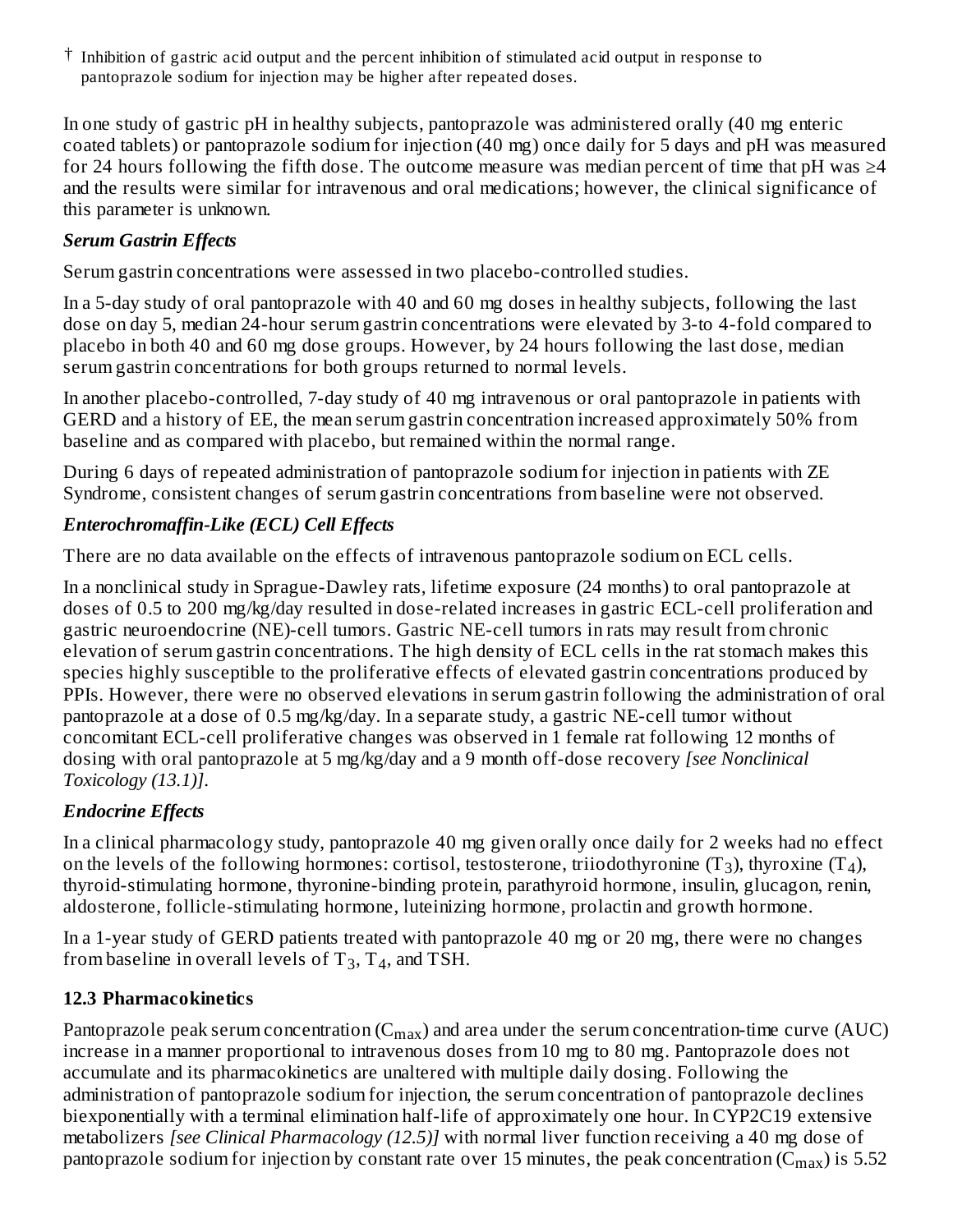$\pm 1.42$  mcg/mL and the total area under the plasma concentration versus time curve (AUC) is 5.4  $\pm 1.5$ mcg· hr/mL. The total clearance is 7.6 to 14 L/h. ...<sub>...</sub>.

#### *Distribution*

The apparent volume of distribution of pantoprazole is approximately 11 to 23.6 L, distributing mainly in extracellular fluid. The serum protein binding of pantoprazole is about 98%, primarily to albumin.

#### *Elimination*

#### *Metabolism*

Pantoprazole is extensively metabolized in the liver through the cytochrome P450 (CYP) system. Pantoprazole metabolism is independent of the route of administration (intravenous or oral). The main metabolic pathway is demethylation, by CYP2C19, with subsequent sulfation; other metabolic pathways include oxidation by CYP3A4. There is no evidence that any of the pantoprazole metabolites have significant pharmacologic activity. CYP2C19 displays a known genetic polymorphism due to its deficiency in some sub-populations (e.g., 3% of Caucasians and African-Americans and 17 to 23% of Asians). Although these sub-populations of slow pantoprazole metabolizers have elimination half-life values from 3.5 to 10 hours, they still have minimal accumulation (23% or less) with once daily dosing.

#### *Excretion*

After administration of a single intravenous dose of  $^{14}$ C-labeled pantoprazole sodium to healthy, extensive CYP2C19 metabolizers, approximately 71% of the dose was excreted in the urine with 18% excreted in the feces through biliary excretion. There was no renal excretion of unchanged pantoprazole.

#### *Specific Populations*

#### *Geriatric Patients*

After repeated intravenous administration in elderly subjects (65 to 76 years of age), the AUC and elimination half-life values of pantoprazole were similar to those observed in younger subjects.

#### *Male and Female Patients*

After oral administration there was a modest increase in the AUC and  $\rm{C_{max}}$  of pantoprazole in women compared to men. However, weight-normalized clearance values are similar in women and men.

## *Patients with Renal Impairment*

In patients with severe renal impairment, pharmacokinetic parameters for pantoprazole were similar to those of healthy subjects.

## *Patients with Hepatic Impairment*

In patients with mild to severe hepatic impairment (Child-Pugh Class A to C), maximum pantoprazole concentrations increased only slightly (1.5-fold) relative to healthy subjects when pantoprazole sodium was administered orally. Although serum half-life values increased to 7 to 9 hours and AUC values increased by 5- to 7-fold in hepatic-impaired patients, these increases were no greater than those observed in CYP2C19 poor metabolizers, where no dosage adjustment is warranted. These pharmacokinetic changes in hepatic-impaired patients result in minimal drug accumulation following once-daily, multiple-dose administration. Oral pantoprazole doses higher than 40 mg per day have not been studied in hepatically impaired patients.

## *Drug Interaction Studies*

## *Effect of Other Drugs on Pantoprazole*

Pantoprazole is metabolized mainly by CYP2C19 and to minor extents by CYPs 3A4, 2D6 and 2C9.

In *in vivo* drug-drug interaction studies with CYP2C19 substrates (diazepam [also a CYP3A4 substrate] and phenytoin [also a CYP3A4 inducer]), nifedipine, midazolam, and clarithromycin (CYP3A4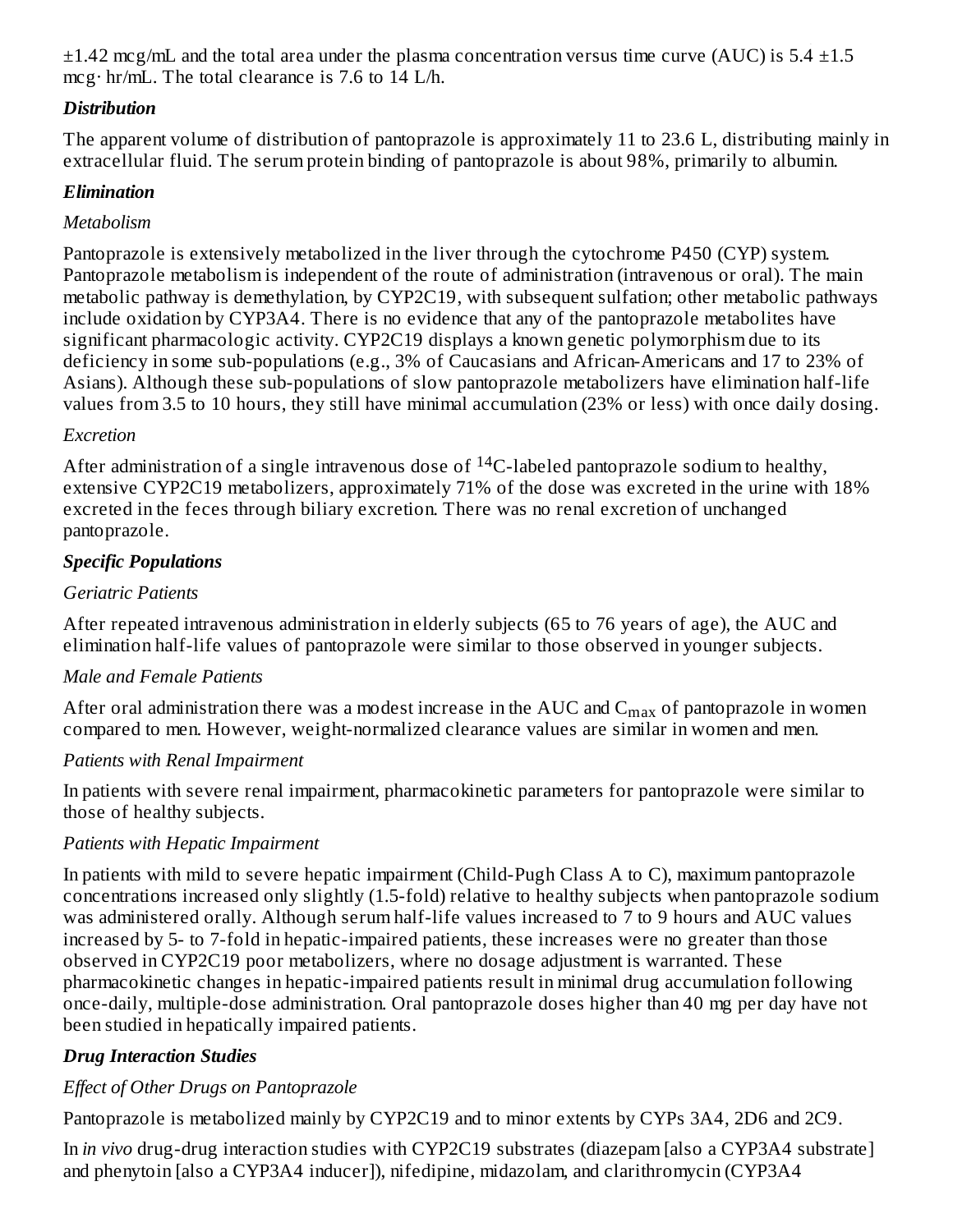substrates), metoprolol (a CYP2D6 substrate), diclofenac, naproxen and piroxicam (CYP2C9 substrates) and theophylline (a CYP1A2 substrate) in healthy subjects, the pharmacokinetics of pantoprazole were not significantly altered.

#### *Effect of Pantoprazole on Other Drugs*

## *Clopidogrel*

Clopidogrel is metabolized to its active metabolite in part by CYP2C19. In a crossover clinical study, 66 healthy subjects were administered clopidogrel (300 mg loading dose followed by 75 mg per day) alone and with oral pantoprazole (80 mg at the same time as clopidogrel) for 5 days. On Day 5, the mean AUC of the active metabolite of clopidogrel was reduced by approximately 14% (geometric mean ratio was 86%, with 90% CI of 79 to 93%) when pantoprazole sodium was coadministered with clopidogrel as compared to clopidogrel administered alone. Pharmacodynamic parameters were also measured and demonstrated that the change in inhibition of platelet aggregation (induced by 5 micromolar ADP) was correlated with the change in the exposure to clopidogrel active metabolite. The clinical significance of this finding is not clear.

## *Mycophenolate Mofetil (MMF)*

Administration of oral pantoprazole 40 mg twice daily for 4 days and a single 1000 mg dose of MMF approximately one hour after the last dose of pantoprazole to 12 healthy subjects in a cross-over study resulted in a 57% reduction in the  $\rm{C_{max}}$  and 27% reduction in the  $\rm{AUC}$  of MPA. Transplant patients receiving approximately 2000 mg per day of MMF (n=12) were compared to transplant patients receiving approximately the same dose of MMF and oral pantoprazole 40 mg per day (n=21). There was a 78% reduction in the  $\rm{C_{max}}$  and a 45% reduction in the AUC of MPA in patients receiving both pantoprazole and MMF *[see Drug Interactions (7)]*.

## *Other Drugs*

*In vivo* studies also suggest that pantoprazole does not significantly affect the kinetics of other drugs (cisapride, theophylline, diazepam [and its active metabolite, desmethyldiazepam], phenytoin, metoprolol, nifedipine, carbamazepine, midazolam, clarithromycin, diclofenac, naproxen, piroxicam and oral contraceptives [levonorgestrel/ethinyl estradiol]). In other *in vivo* studies, digoxin, ethanol, glyburide, antipyrine, caffeine, metronidazole, and amoxicillin had no clinically relevant interactions with pantoprazole.

Although no significant drug-drug interactions have been observed in clinical studies, the potential for significant drug-drug interactions with more than once daily dosing with high doses of pantoprazole has not been studied in poor metabolizers or individuals who are hepatically impaired.

# *Antacids*

There was also no interaction with concomitantly administered antacids.

# **12.5 Pharmacogenomics**

CYP2C19 displays a known genetic polymorphism due to its deficiency in some subpopulations (e.g., approximately 3% of Caucasians and African-Americans and 17% to 23% of Asians are poor metabolizers). Although these subpopulations of pantoprazole poor metabolizers have elimination halflife values of 3.5 to 10 hours in adults, they still have minimal accumulation (23% or less) with oncedaily dosing. For adult patients who are CYP2C19 poor metabolizers, no dosage adjustment is needed.

Similar to adults, pediatric patients who have the poor metabolizer genotype of CYP2C19 (CYP2C19 \*2/\*2) exhibited greater than a 6-fold increase in AUC compared to pediatric extensive (CYP2C19  $*1/41$ ) and intermediate (CYP2C19  $*1/*x$ ) metabolizers. Poor metabolizers exhibited approximately 10fold lower apparent oral clearance compared to extensive metabolizers.

# **13 NONCLINICAL TOXICOLOGY**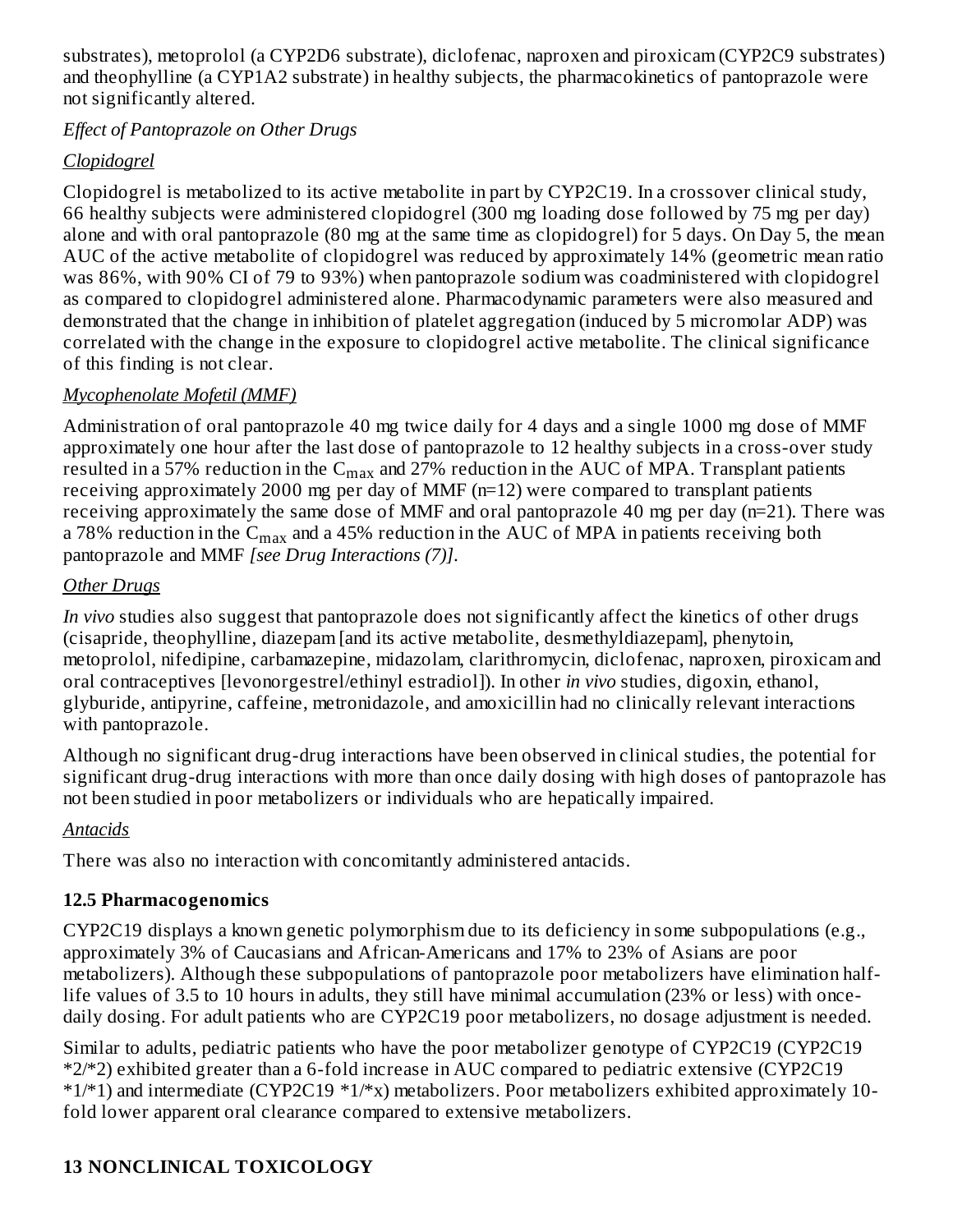#### **13.1 Carcinogenesis, Mutagenesis, Impairment of Fertility**

In a 24-month carcinogenicity study, Sprague-Dawley rats were treated orally with pantoprazole doses of 0.5 to 200 mg/kg/day, about 0.1 to 40 times the exposure on a body surface area basis of a 50-kg person dosed at 40 mg/day. In the gastric fundus, treatment with 0.5 to 200 mg/kg/day produced enterochromaffin-like (ECL) cell hyperplasia and benign and malignant neuroendocrine cell tumors in a dose-related manner. In the forestomach, treatment with 50 and 200 mg/kg/day (about 10 and 40 times the recommended human dose on a body surface area basis) produced benign squamous cell papillomas and malignant squamous cell carcinomas. Rare gastrointestinal tumors associated with pantoprazole treatment included an adenocarcinoma of the duodenum with 50 mg/kg/day and benign polyps and adenocarcinomas of the gastric fundus with 200 mg/kg/day. In the liver, treatment with 0.5 to 200 mg/kg/day produced dose-related increases in the incidences of hepatocellular adenomas and carcinomas. In the thyroid gland, treatment with 200 mg/kg/day produced increased incidences of follicular cell adenomas and carcinomas for both male and female rats.

In a 24-month carcinogenicity study, Fischer 344 rats were treated orally with pantoprazole doses of 5 to 50 mg/kg/day, approximately 1 to 10 times the recommended human dose based on body surface area. In the gastric fundus, treatment with 5 to 50 mg/kg/day produced enterochromaffin-like (ECL) cell hyperplasia and benign and malignant neuroendocrine cell tumors. Dose selection for this study may not have been adequate to comprehensively evaluate the carcinogenic potential of pantoprazole.

In a 24-month carcinogenicity study, B6C3F1 mice were treated orally with pantoprazole doses of 5 to 150 mg/kg/day, 0.5 to 15 times the recommended human dose based on body surface area. In the liver, treatment with 150 mg/kg/day produced increased incidences of hepatocellular adenomas and carcinomas in female mice. Treatment with 5 to 150 mg/kg/day also produced gastric fundic ECL cell hyperplasia.

A 26-week p53 +/- transgenic mouse carcinogenicity study was not positive.

Pantoprazole was positive in the *in vitro* human lymphocyte chromosomal aberration assays, in one of two mouse micronucleus tests for clastogenic effects, and in the *in vitro* Chinese hamster ovarian cell/HGPRT forward mutation assay for mutagenic effects. Equivocal results were observed in the *in vivo* rat liver DNA covalent binding assay. Pantoprazole was negative in the *in vitro* Ames mutation assay, the *in vitro* unscheduled DNA synthesis (UDS) assay with rat hepatocytes, the *in vitro* AS52/GPT mammalian cell-forward gene mutation assay, the *in vitro* thymidine kinase mutation test with mouse lymphoma L5178Y cells, and the *in vivo* rat bone marrow cell chromosomal aberration assay.

There were no effects on fertility or reproductive performance when pantoprazole was given at oral doses up to 500 mg/kg/day in male rats (98 times the recommended human dose based on body surface area) and 450 mg/kg/day in female rats (88 times the recommended human dose based on body surface area).

# **14 CLINICAL STUDIES**

## **14.1 Gastroesophageal Reflux Dis eas e (GERD) Associated with a History of Erosive Esophagitis**

A multicenter, double-blind, two-period placebo-controlled study was conducted to assess the ability of pantoprazole sodium for injection to maintain gastric acid suppression in patients switched from pantoprazole delayed-release tablets to pantoprazole sodium for injection GERD patients (n=65, 26 to 64 years; 35 female; 9 Black, 11 Hispanic, 44 White, 1 other) with a history of EE were randomized to receive either 20 or 40 mg of oral pantoprazole once per day for 10 days (period 1), and then were switched in period 2 to either daily pantoprazole sodium for injection or placebo for 7 days, matching their respective dose level from period 1. Patients were administered all test medication with a light meal. Maximum acid output (MAO) and basal acid output (BAO) were determined 24 hours following the last day of oral medication (day 10), the first day (day 1) of intravenous administration and the last day of intravenous administration (day 7). MAO was estimated from a 1 hour continuous collection of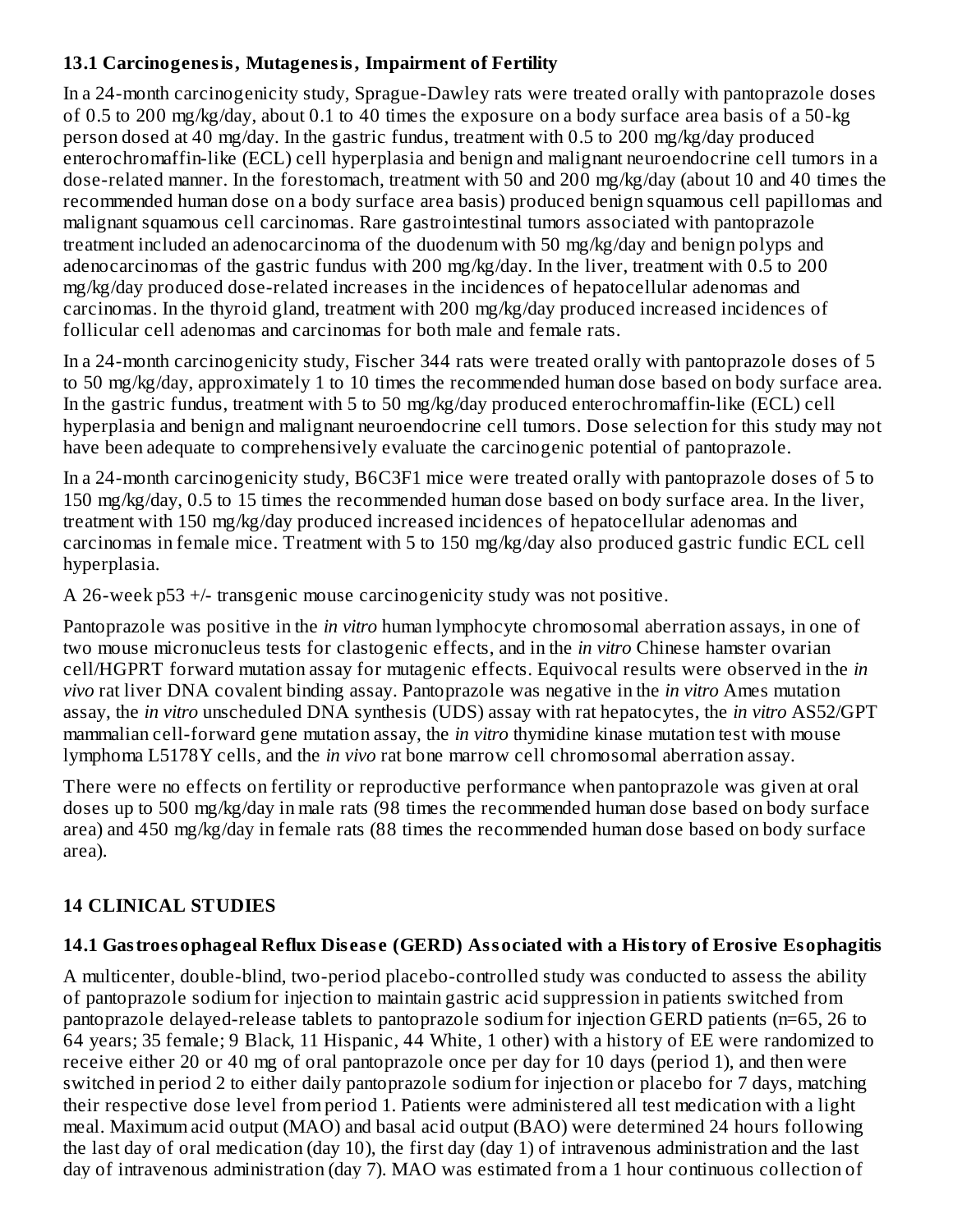gastric contents following subcutaneous injection of 6 mcg/kg of pentagastrin.

This study demonstrated that, after 10 days of repeated oral administration followed by 7 days of intravenous administration, the oral and intravenous dosage forms of pantoprazole 40 mg are similar in their ability to suppress MAO and BAO in patients with GERD and a history of EE (see **Table 4**). Also, patients on oral pantoprazole who were switched to intravenous placebo experienced a significant increase in acid output within 48 hours of their last oral dose (see **Table 4**). However, at 48 hours after their last oral dose, patients treated with pantoprazole sodium for injection had a significantly lower mean basal acid output (see **Table 4**) than those treated with placebo.

#### **Table 4: Antis ecretory Effects (mEq/h) of 40 mg Pantoprazole Sodium for Injection and 40 mg Pantoprazole Delayed-Releas e Tablets in GERD Patients with a History of EE**

| Parameter              | Pantoprazole<br>Delayed-Release<br><b>Tablets</b><br><b>DAY 10</b> | Pantoprazole Sodium Intravenous Placebo<br>for Injection<br>DAY <sub>7</sub> | DAY <sub>7</sub> |
|------------------------|--------------------------------------------------------------------|------------------------------------------------------------------------------|------------------|
| Mean maximum acid      | 6.49                                                               | 6.62                                                                         | $29.19*$         |
| output                 | $n=30$                                                             | $n=23$                                                                       | $n=7$            |
| Mean basal acid output | 0.80                                                               | 0.53                                                                         | $4.14*$          |
|                        | $n=30$                                                             | $n=23$                                                                       | $n=7$            |

\* p<0.0001 Significantly different from pantoprazole sodium for injection

To evaluate the effectiveness of pantoprazole sodium for injection as an initial treatment to suppress gastric acid secretion, two studies were conducted.

Study 1 was a multicenter, double-blind, placebo-controlled, study of the pharmacodynamic effects of pantoprazole sodium for injection and pantoprazole delayed-release tablets. Patients with GERD and a history of EE (n=78, 20 to 67 years; 39 females; 7 Black, 19 Hispanic, 52 White) were randomized to receive either 40 mg pantoprazole sodium for injection, 40 mg pantoprazole delayed-release tablets, or placebo once daily for 7 days. Following an overnight fast, test medication was administered and patients were given a light meal within 15 minutes. MAO and BAO were determined 24 hours following the last day of study medication. MAO was estimated from a 1 hour continuous collection of gastric contents following subcutaneous injection of 6 mcg/kg of pentagastrin to stimulate acid secretion. This study demonstrated that, after treatment for 7 days, patients treated with pantoprazole sodium for injection had a significantly lower MAO and BAO than those treated with placebo (p<0.001), and results were comparable to those of patients treated with pantoprazole delayed-release tablets (see **Table 5**).

#### **Table 5: Antis ecretory Effects (mEq/h) of Initial Treatment with 40 mg Pantoprazole Sodium for Injection and 40 mg Pantoprazole Delayed-Releas e Tablets in GERD Patients with a History of EE**

| <b>Parameter</b>    | Pantoprazole Sodium<br>for Injection<br>DAY <sub>7</sub> | Pantoprazole<br>Delayed-Release<br><b>Tablets</b><br>DAY <sub>7</sub> | <b>Placebo</b><br>DAY <sub>7</sub> |
|---------------------|----------------------------------------------------------|-----------------------------------------------------------------------|------------------------------------|
| Maximum acid output | $8.4 \pm 5.9$                                            | $6.3 \pm 6.6$                                                         | $20.9 \pm 14.5$ <sup>*</sup>       |
| (mean $\pm$ SD)     | $n=25$                                                   | $n=22$                                                                | $n = 24$                           |
| Basal acid output   | $0.4 \pm 0.5$                                            | $0.6 \pm 0.8$                                                         | $2.8 \pm 3.0^*$                    |
| (mean $\pm$ SD)     | $n=25$                                                   | $n=22$                                                                | $n=23$                             |

\* p<0.001 Significantly different from pantoprazole sodium for injection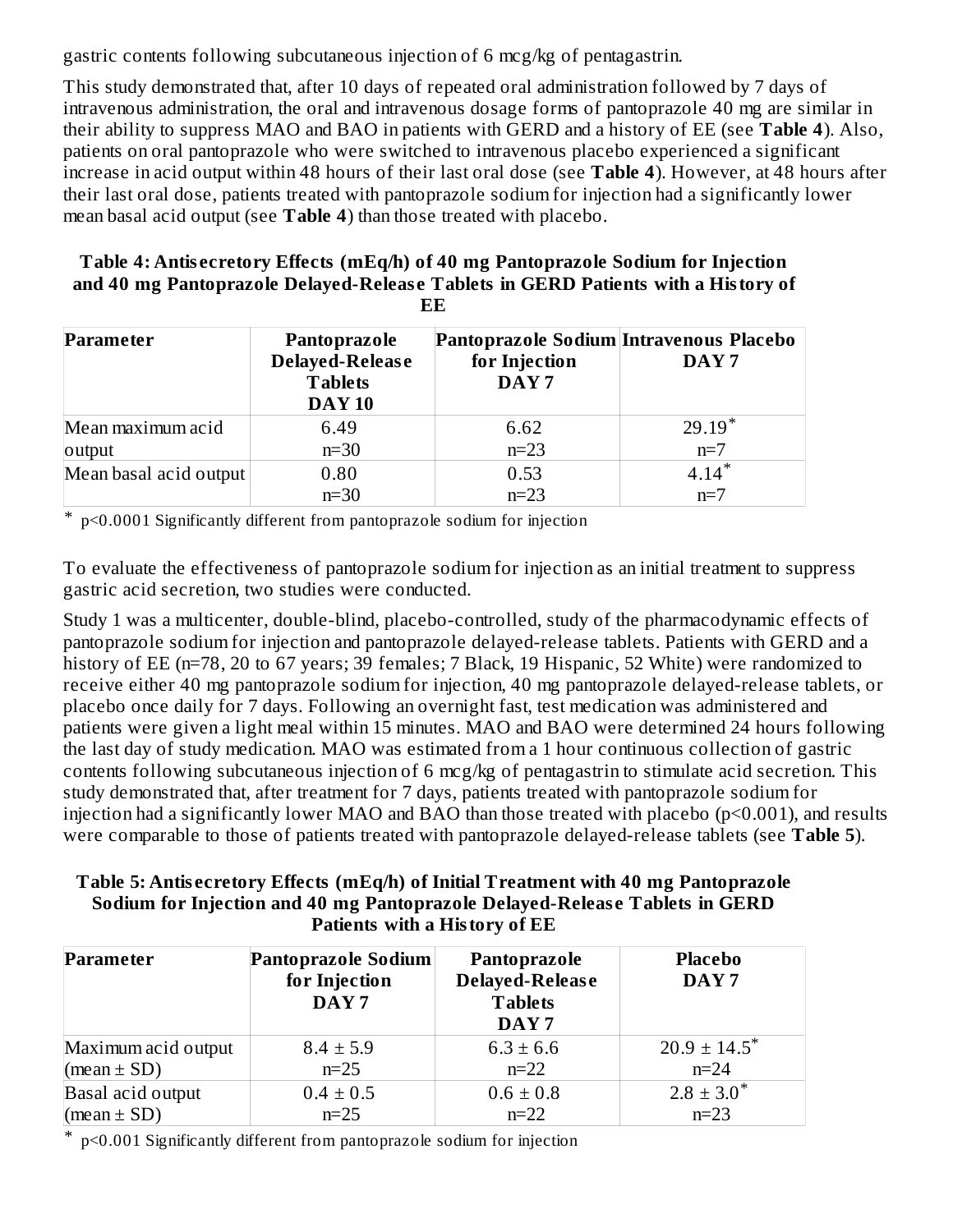Study 2 was a single-center, double-blind, parallel-group study to compare the clinical effects of pantoprazole sodium for injection and pantoprazole delayed-release tablets. Patients (n=45, median age 56 years, 21 males and 24 females) with acute endoscopically proven reflux esophagitis (Savary/Miller Stage II or III) with at least 1 of 3 symptoms typical for reflux esophagitis (acid eructation, heartburn, or pain on swallowing) were randomized to receive either 40 mg pantoprazole sodium for injection or 40 mg pantoprazole delayed-release tablets once daily for 5 days. After the initial 5 days, all patients were treated with 40 mg oral pantoprazole daily to complete a total of 8 weeks of treatment. Symptom relief was assessed by calculating the daily mean of the sums of the average scores for these 3 symptoms and the daily mean of the average score for each of the symptoms separately. There was no significant difference in symptom relief between pantoprazole sodium for injection and pantoprazole delayedrelease tablets within the first 5 days. A repeat endoscopy after 8 weeks of treatment revealed that 20 out of 23 (87%) patients treated with pantoprazole sodium for injection plus pantoprazole delayedrelease tablets and 19 out of 22 (86%) of the patients treated with pantoprazole delayed-release tablets had endoscopically proven healing of their esophageal lesions.

Data comparing pantoprazole sodium for injection to other PPIs (oral or intravenous) or  $\rm H_2$ -receptor antagonists (oral or intravenous) are limited, and therefore, are inadequate to support any conclusions regarding comparative efficacy.

# **14.2 Pathological Hypers ecretion Associated with Zollinger-Ellison Syndrome**

Two studies measured the pharmacodynamic effects of 6 day treatment with pantoprazole sodium for injection in patients with ZE Syndrome (with and without multiple endocrine neoplasia type I). In one of these studies, an initial treatment with pantoprazole sodium for injection in 21 patients (29 to 75 years; 8 female; 4 Black, 1 Hispanic, 16 White) reduced acid output to the target level (10 mEq/h or less) and significantly reduced  $\dot{H}^+$  concentration and the volume of gastric secretions; target levels were achieved within 45 minutes of drug administration.

In the other study of 14 patients (38 to 67 years; 5 female; 2 Black, 12 White) with ZE Syndrome, treatment was switched from an oral PPI to pantoprazole sodium for injection. Pantoprazole sodium for injection maintained or improved control of gastric acid secretion.

In both studies, total doses of 160 or 240 mg per day of pantoprazole sodium for injection, administered in divided doses, maintained basal acid secretion below target levels in all patients. Target levels were 10 mEq/h in patients without prior gastric surgery, and 5 mEq/h in all patients with prior gastric acidreducing surgery. Once gastric acid secretion was controlled, there was no evidence of tolerance during this 7 day study. Basal acid secretion was maintained below target levels for at least 24 hours in all patients and through the end of treatment in these studies (3 to 7 days) in all but 1 patient who required a dose adjustment guided by acid output measurements until acid control was achieved. In both studies, doses were adjusted to the individual patient need, but gastric acid secretion was controlled in greater than 80% of patients by a starting regimen of 80 mg every 12 hours.

## **16 HOW SUPPLIED/STORAGE AND HANDLING**

Pantoprazole sodium for injection is supplied as a freeze-dried powder containing 40 mg of pantoprazole per vial.

Pantoprazole sodium for injection is available as follows:

NDC 0781-3232-94 – Package of 1 vial. The vial contains pantoprazole sodium for injection equivalent to 40 mg pantoprazole.

NDC 0781-3232-95 – Package of 10 vials. Each vial contains pantoprazole sodium for injection equivalent to 40 mg pantoprazole.

## **Storage and Handling**

Store pantoprazole sodium for injection vials at 20° to 25°C (68° to 77°F); excursions permitted to 15°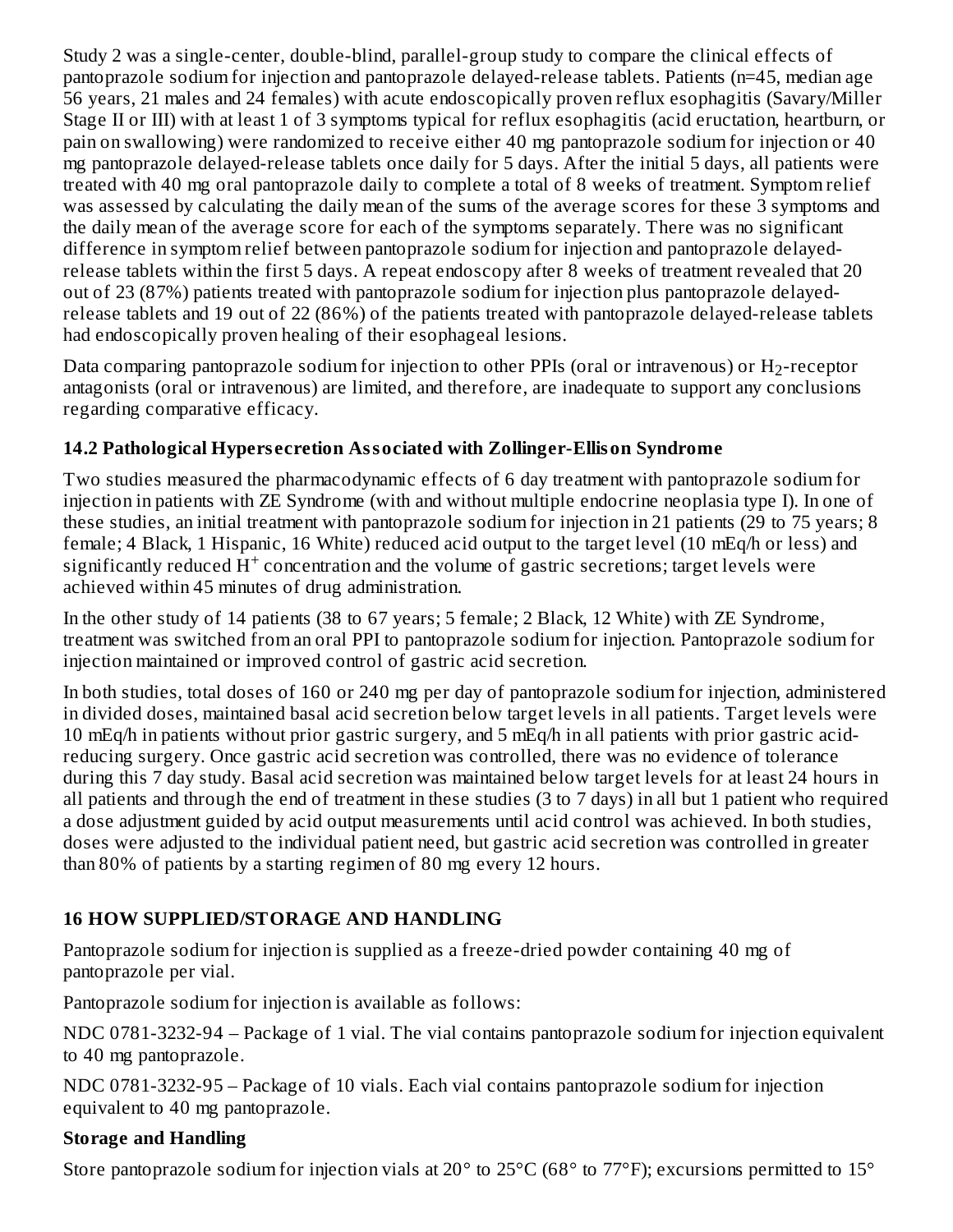Protect from light.

# **17 PATIENT COUNSELING INFORMATION**

#### **Advers e Reactions**

Advise patients to report to their healthcare provider if they experience any signs or symptoms consistent with:

- Hypersensitivity and Severe Skin Reactions *[see Warnings and Precautions (5.2)]*
- Injection Site Reactions *[see Warnings and Precautions (5.3)]*
- Potential for Exacerbation of Zinc Deficiency *[see Warnings and Precautions (5.4)]*
- Acute Tubulointerstitial Nephritis *[see Contraindications (4), Warnings and Precautions (5.5)]*
- *Clostridium difficile-*Associated Diarrhea *[see Warnings and Precautions (5.6)]*
- Bone Fracture *[see Warnings and Precautions (5.7)]*
- Cutaneous and Systemic Lupus Erythematosus *[see Warnings and Precautions (5.8)]*
- Hepatic Effects *[see Warnings and Precautions (5.9)]*
- Hypomagnesemia *[see Warnings and Precautions (5.10)]*

## **Drug Interactions**

Instruct patients to inform their healthcare provider of any other medications they are currently taking, including rilpivirine-containing products *[Contraindications (4)]* and high dose methotrexate *[Warnings and Precautions (5.14)]*.

## **Pregnancy**

Advise a pregnant woman of the potential risk to a fetus. Advise females of reproductive potential to inform their healthcare provider of a known or suspected pregnancy *[see Use in Specific Populations (8.1)]*.

Manufactured in Slovenia by Lek Pharmaceuticals d.d. for

Sandoz Inc., Princeton, NJ 08540 46276903

**Principal Display Panel NDC 0781-3232-94 Pantoprazole Sodium for Injection 40 mg\*/vial For intravenous infusion only. \*Equivalent to 40 mg pantoprazole per vial.**

**1 Single-us e Vial**